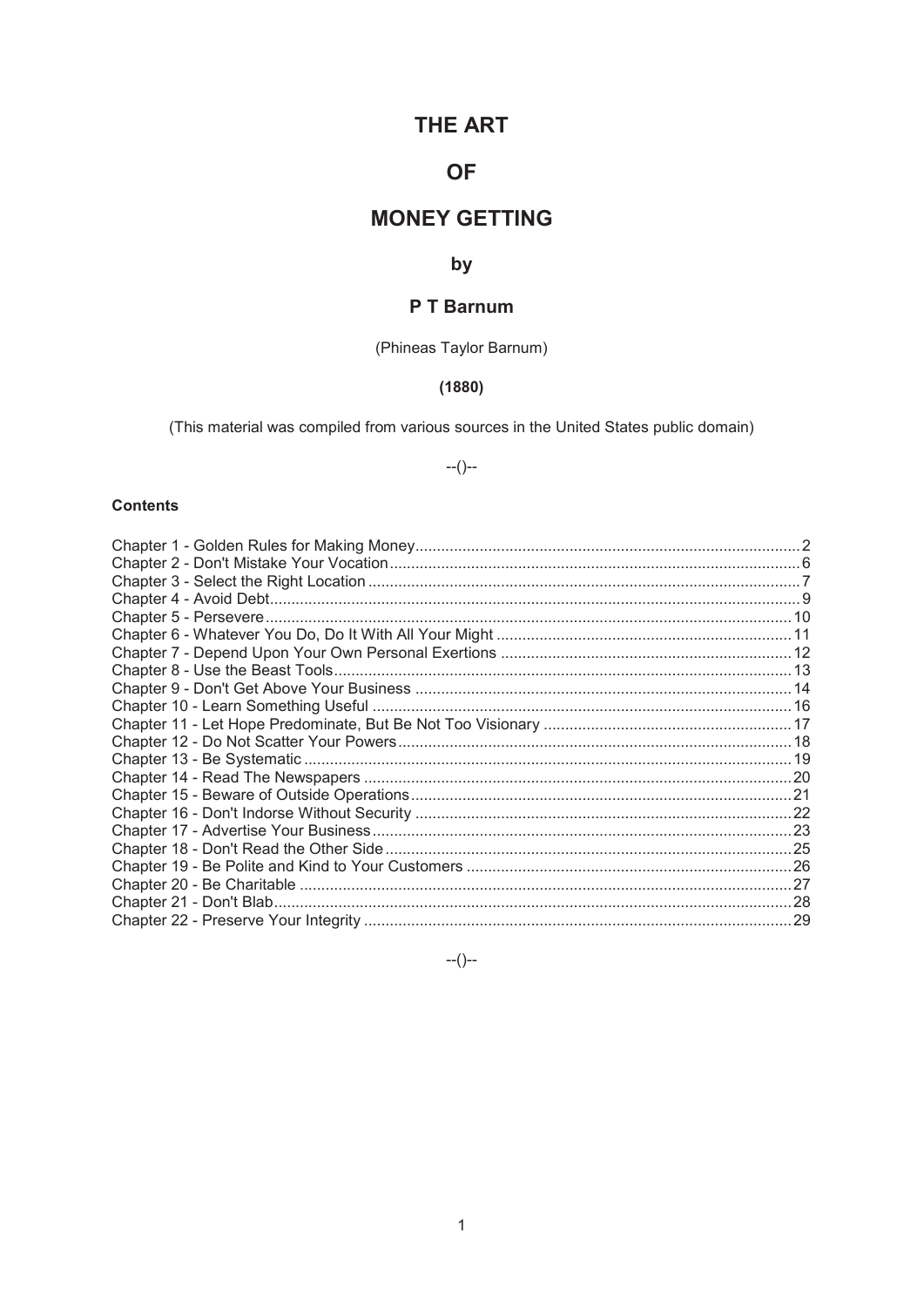#### **Golden Rules For Making Money**

In the United States, where we have more land than people, it is not at all difficult for persons in good health to make money. In this comparatively new field there are so many avenues of success open, so many vocations which are not crowded, that any person of either sex who is willing, at least for the time being, to engage in any respectable occupation that offers, may find lucrative employment.

Those who really desire to attain an independence, have only to set their minds upon it, and adopt the proper means, as they do in regard to any other object which they wish to accomplish, and the thing is easily done. But however easy it may be found to make money, I have no doubt many of my hearers will agree it is the most difficult thing in the world to keep it. The road to wealth is, as Dr. Franklin truly says, "as plain as the road to the mill." It consists simply in expending less than we earn; that seems to be a very simple problem. Mr. Micawber, one of those happy creations of the genial Dickens, puts the case in a strong light when he says that to have annual income of twenty pounds per annum, and spend twenty pounds and sixpence, is to be the most miserable of men; whereas, to have an income of only twenty pounds, and spend but nineteen pounds and sixpence is to be the happiest of mortals. Many of my readers may say, "we understand this: this is economy, and we know economy is wealth; we know we can't eat our cake and keep it also." Yet I beg to say that perhaps more cases of failure arise from mistakes on this point than almost any other. The fact is, many people think they understand economy when they really do not.

True economy is misapprehended, and people go through life without properly comprehending what that principle is. One says, "I have an income of so much, and here is my neighbor who has the same; yet every year he gets something ahead and I fall short; why is it? I know all about economy." He thinks he does, but he does not. There are men who think that economy consists in saving cheeseparings and candle-ends, in cutting off two pence from the laundress' bill and doing all sorts of little, mean, dirty things. Economy is not meanness. The misfortune is, also, that this class of persons let their economy apply in only one direction. They fancy they are so wonderfully economical in saving a half-penny where they ought to spend twopence, that they think they can afford to squander in other directions. A few years ago, before kerosene oil was discovered or thought of, one might stop overnight at almost any farmer's house in the agricultural districts and get a very good supper, but after supper he might attempt to read in the sitting-room, and would find it impossible with the inefficient light of one candle. The hostess, seeing his dilemma, would say: "It is rather difficult to read here evenings; the proverb says 'you must have a ship at sea in order to be able to burn two candles at once;' we never have an extra candle except on extra occasions." These extra occasions occur, perhaps, twice a year. In this way the good woman saves five, six, or ten dollars in that time: but the information which might be derived from having the extra light would, of course, far outweigh a ton of candles.

But the trouble does not end here. Feeling that she is so economical in tallow candies, she thinks she can afford to go frequently to the village and spend twenty or thirty dollars for ribbons and furbelows, many of which are not necessary. This false connote may frequently be seen in men of business, and in those instances it often runs to writing-paper. You find good businessmen who save all the old envelopes and scraps, and would not tear a new sheet of paper, if they could avoid it, for the world. This is all very well; they may in this way save five or ten dollars a year, but being so economical (only in note paper), they think they can afford to waste time; to have expensive parties, and to drive their carriages. This is an illustration of Dr. Franklin's "saving at the spigot and wasting at the bung-hole;" "penny wise and pound foolish." Punch in speaking of this "one idea" class of people says "they are like the man who bought a penny herring for his family's dinner and then hired a coach and four to take it home." I never knew a man to succeed by practising this kind of economy.

True economy consists in always making the income exceed the out-go. Wear the old clothes a little longer if necessary; dispense with the new pair of gloves; mend the old dress: live on plainer food if need be; so that, under all circumstances, unless some unforeseen accident occurs, there will be a margin in favor of the income. A penny here, and a dollar there, placed at interest, goes on accumulating, and in this way the desired result is attained. It requires some training, perhaps, to accomplish this economy, but when once used to it, you will find there is more satisfaction in rational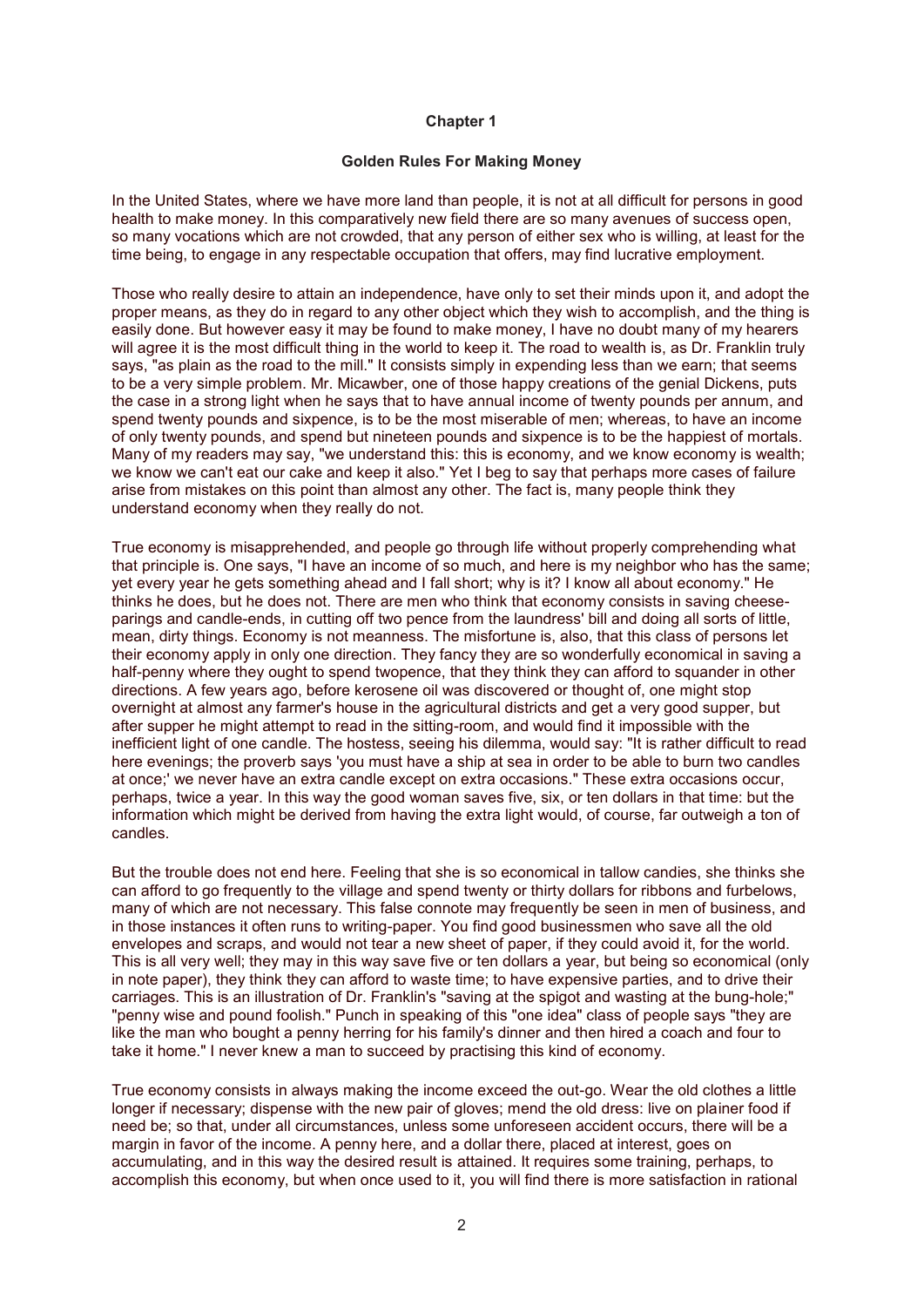saving than in irrational spending. Here is a recipe which I recommend: I have found it to work an excellent cure for extravagance, and especially for mistaken economy: When you find that you have no surplus at the end of the year, and yet have a good income, I advise you to take a few sheets of paper and form them into a book and mark down every item of expenditure. Post it every day or week in two columns, one headed "necessaries" or even "comforts", and the other headed "luxuries," and you will find that the latter column will be double, treble, and frequently ten times greater than the former. The real comforts of life cost but a small portion of what most of us can earn. Dr. Franklin says "it is the eyes of others and not our own eyes which ruin us. If all the world were blind except myself I should not care for fine clothes or furniture." It is the fear of what Mrs. Grundy may say that keeps the noses of many worthy families to the grindstone. In America many persons like to repeat "we are all free and equal," but it is a great mistake in more senses than one.

That we are born "free and equal" is a glorious truth in one sense, yet we are not all born equally rich, and we never shall be. One may say; "there is a man who has an income of fifty thousand dollars per annum, while I have but one thousand dollars; I knew that fellow when he was poor like myself; now he is rich and thinks he is better than I am; I will show him that I am as good as he is; I will go and buy a horse and buggy; no, I cannot do that, but I will go and hire one and ride this afternoon on the same road that he does, and thus prove to him that I am as good as he is."

My friend, you need not take that trouble; you can easily prove that you are "as good as he is;" you have only to behave as well as he does; but you cannot make anybody believe that you are rich as he is. Besides, if you put on these "airs," add waste your time and spend your money, your poor wife will be obliged to scrub her fingers off at home, and buy her tea two ounces at a time, and everything else in proportion, in order that you may keep up "appearances," and, after all, deceive nobody. On the other hand, Mrs. Smith may say that her next-door neighbor married Johnson for his money, and "everybody says so." She has a nice one- thousand dollar camel's hair shawl, and she will make Smith get her an imitation one, and she will sit in a pew right next to her neighbor in church, in order to prove that she is her equal.

My good woman, you will not get ahead in the world, if your vanity and envy thus take the lead. In this country, where we believe the majority ought to rule, we ignore that principle in regard to fashion, and let a handful of people, calling themselves the aristocracy, run up a false standard of perfection, and in endeavoring to rise to that standard, we constantly keep ourselves poor; all the time digging away for the sake of outside appearances. How much wiser to be a "law unto ourselves" and say, "we will regulate our out-go by our income, and lay up something for a rainy day." People ought to be as sensible on the subject of money-getting as on any other subject. Like causes produces like effects. You cannot accumulate a fortune by taking the road that leads to poverty. It needs no prophet to tell us that those who live fully up to their means, without any thought of a reverse in this life, can never attain a pecuniary independence.

Men and women accustomed to gratify every whim and caprice, will find it hard, at first, to cut down their various unnecessary expenses, and will feel it a great self-denial to live in a smaller house than they have been accustomed to, with less expensive furniture, less company, less costly clothing, fewer servants, a less number of balls, parties, theater-goings, carriage-ridings, pleasure excursions, cigar-smokings, liquor-drinkings, and other extravagances; but, after all, if they will try the plan of laying by a "nest-egg," or, in other words, a small sum of money, at interest or judiciously invested in land, they will be surprised at the pleasure to be derived from constantly adding to their little "pile," as well as from all the economical habits which are engendered by this course.

The old suit of clothes, and the old bonnet and dress, will answer for another season; the Croton or spring water taste better than champagne; a cold bath and a brisk walk will prove more exhilarating than a ride in the finest coach; a social chat, an evening's reading in the family circle, or an hour's play of "hunt the slipper" and "blind man's buff" will be far more pleasant than a fifty or five hundred dollar party, when the reflection on the difference in cost is indulged in by those who begin to know the pleasures of saving. Thousands of men are kept poor, and tens of thousands are made so after they have acquired quite sufficient to support them well through life, in consequence of laying their plans of living on too broad a platform. Some families expend twenty thousand dollars per annum, and some much more, and would scarcely know how to live on less, while others secure more solid enjoyment frequently on a twentieth part of that amount. Prosperity is a more severe ordeal than adversity,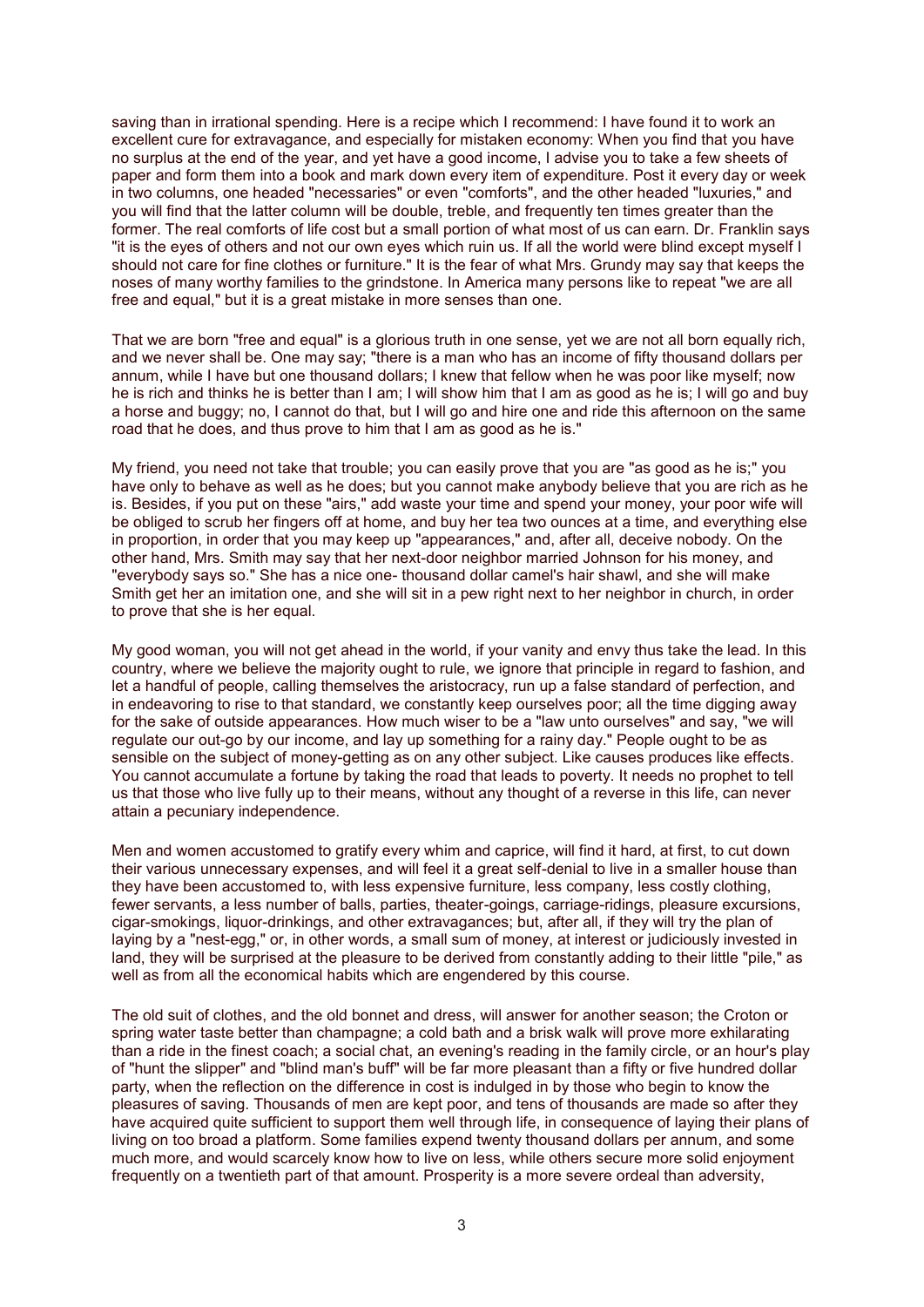especially sudden prosperity. "Easy come, easy go," is an old and true proverb. A spirit of pride and vanity, when permitted to have full sway, is the undying canker-worm which gnaws the very vitals of a man's worldly possessions, let them be small or great, hundreds, or millions. Many persons, as they begin to prosper, immediately expand their ideas and commence expending for luxuries, until in a short time their expenses swallow up their income, and they become ruined in their ridiculous attempts to keep up appearances, and make a "sensation."

I know a gentleman of fortune who says, that when he first began to prosper, his wife would have a new and elegant sofa. "That sofa," he says, "cost me thirty thousand dollars!" When the sofa reached the house, it was found necessary to get chairs to match; then side-boards, carpets and tables "to correspond" with them, and so on through the entire stock of furniture; when at last it was found that the house itself was quite too small and old-fashioned for the furniture, and a new one was built to correspond with the new purchases; "thus," added my friend, "summing up an outlay of thirty thousand dollars, caused by that single sofa, and saddling on me, in the shape of servants, equipage, and the necessary expenses attendant upon keeping up a fine 'establishment,' a yearly outlay of eleven thousand dollars, and a tight pinch at that: whereas, ten years ago, we lived with much more real comfort, because with much less care, on as many hundreds. The truth is," he continued, "that sofa would have brought me to inevitable bankruptcy, had not a most unexampled title to prosperity kept me above it, and had I not checked the natural desire to 'cut a dash'."

The foundation of success in life is good health: that is the substratum fortune; it is also the basis of happiness. A person cannot accumulate a fortune very well when he is sick. He has no ambition; no incentive; no force. Of course, there are those who have bad health and cannot help it: you cannot expect that such persons can accumulate wealth, but there are a great many in poor health who need not be so.

If, then, sound health is the foundation of success and happiness in life, how important it is that we should study the laws of health, which is but another expression for the laws of nature! The nearer we keep to the laws of nature, the nearer we are to good health, and yet how many persons there are who pay no attention to natural laws, but absolutely transgress them, even against their own natural inclination. We ought to know that the "sin of ignorance" is never winked at in regard to the violation of nature's laws; their infraction always brings the penalty. A child may thrust its finger into the flames without knowing it will burn, and so suffers, repentance, even, will not stop the smart. Many of our ancestors knew very little about the principle of ventilation. They did not know much about oxygen, whatever other "gin" they might have been acquainted with; and consequently they built their houses with little seven-by-nine feet bedrooms, and these good old pious Puritans would lock themselves up in one of these cells, say their prayers and go to bed. In the morning they would devoutly return thanks for the "preservation of their lives," during the night, and nobody had better reason to be thankful. Probably some big crack in the window, or in the door, let in a little fresh air, and thus saved them.

Many persons knowingly violate the laws of nature against their better impulses, for the sake of fashion. For instance, there is one thing that nothing living except a vile worm ever naturally loved, and that is tobacco; yet how many persons there are who deliberately train an unnatural appetite, and overcome this implanted aversion for tobacco, to such a degree that they get to love it. They have got hold of a poisonous, filthy weed, or rather that takes a firm hold of them. Here are married men who run about spitting tobacco juice on the carpet and floors, and sometimes even upon their wives besides. They do not kick their wives out of doors like drunken men, but their wives, I have no doubt, often wish they were outside of the house. Another perilous feature is that this artificial appetite, like jealousy, "grows by what it feeds on;" when you love that which is unnatural, a stronger appetite is created for the hurtful thing than the natural desire for what is harmless. There is an old proverb which says that "habit is second nature," but an artificial habit is stronger than nature. Take for instance, an old tobacco-chewer; his love for the "quid" is stronger than his love for any particular kind of food. He can give up roast beef easier than give up the weed.

Young lads regret that they are not men; they would like to go to bed boys and wake up men; and to accomplish this they copy the bad habits of their seniors. Little Tommy and Johnny see their fathers or uncles smoke a pipe, and they say, "If I could only do that, I would be a man too; uncle John has gone out and left his pipe of tobacco, let us try it." They take a match and light it, and then puff away.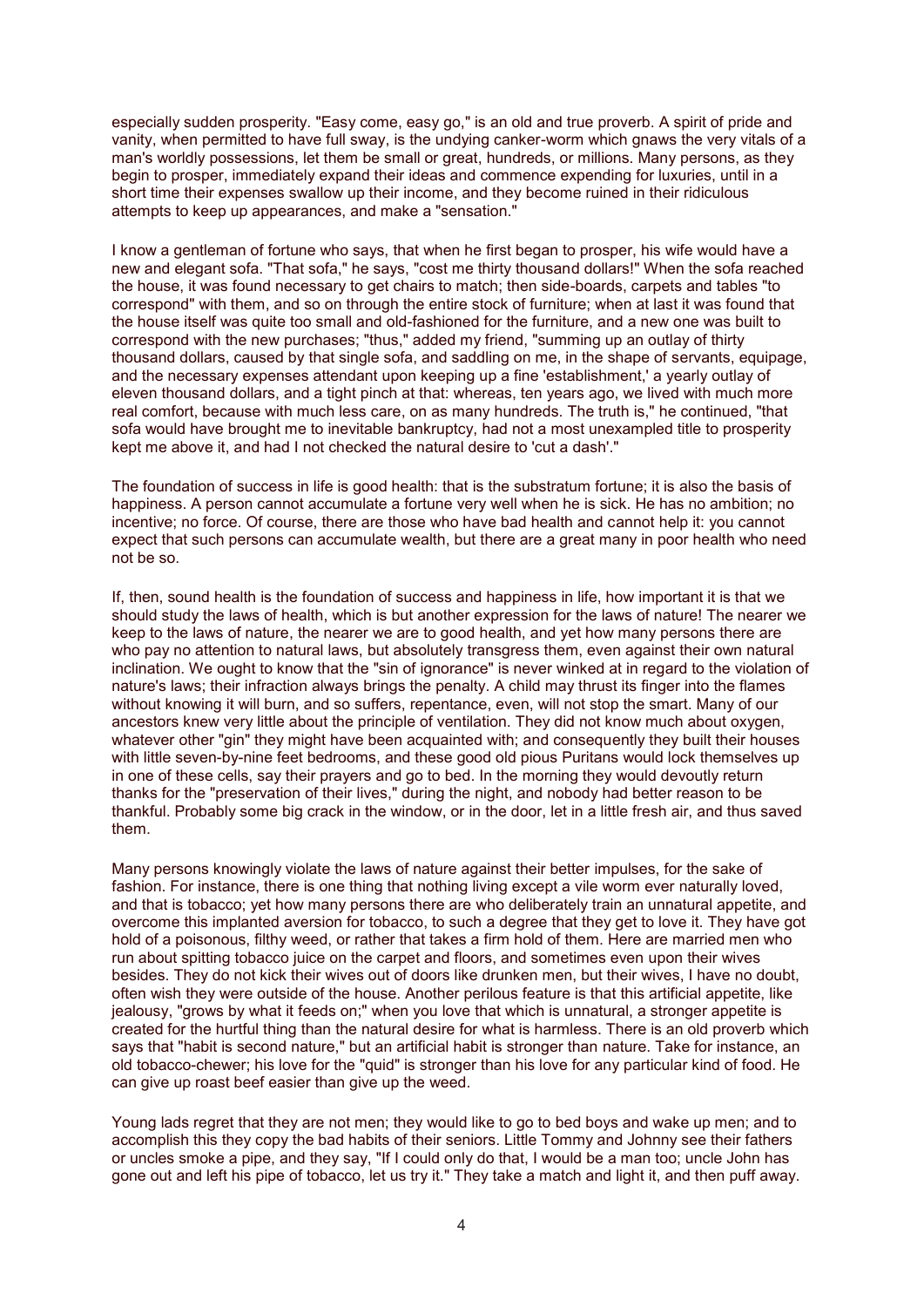"We will learn to smoke; do you like it Johnny?" That lad dolefully replies: "Not very much; it tastes bitter;" by and by he grows pale, but he persists and he soon offers up a sacrifice on the altar of fashion; but the boys stick to it and persevere until at last they conquer their natural appetites and become the victims of acquired tastes.

I speak "by the book," for I have noticed its effects on myself, having gone so far as to smoke ten or fifteen cigars a day; although I have not used the weed during the last fourteen years, and never shall again. The more a man smokes, the more he craves smoking; the last cigar smoked simply excites the desire for another, and so on incessantly.

Take the tobacco-chewer. In the morning, when he gets up, he puts a quid in his mouth and keeps it there all day, never taking it out except to exchange it for a fresh one, or when he is going to eat; oh! yes, at intervals during the day and evening, many a chewer takes out the quid and holds it in his hand long enough to take a drink, and then pop it goes back again. This simply proves that the appetite for rum is even stronger than that for tobacco. When the tobacco-chewer goes to your country seat and you show him your grapery and fruit house, and the beauties of your garden, when you offer him some fresh, ripe fruit, and say, "My friend, I have got here the most delicious apples, and pears, and peaches, and apricots; I have imported them from Spain, France and Italy--just see those luscious grapes; there is nothing more delicious nor more healthy than ripe fruit, so help yourself; I want to see you delight yourself with these things;" he will roll the dear quid under his tongue and answer, "No, I thank you, I have got tobacco in my mouth." His palate has become narcotized by the noxious weed, and he has lost, in a great measure, the delicate and enviable taste for fruits. This shows what expensive, useless and injurious habits men will get into. I speak from experience. I have smoked until I trembled like an aspen leaf, the blood rushed to my head, and I had a palpitation of the heart which I thought was heart disease, till I was almost killed with fright. When I consulted my physician, he said "break off tobacco using." I was not only injuring my health and spending a great deal of money, but I was setting a bad example. I obeyed his counsel. No young man in the world ever looked so beautiful, as he thought he did, behind a fifteen cent cigar or a meerschaum!

These remarks apply with tenfold force to the use of intoxicating drinks. To make money, requires a clear brain. A man has got to see that two and two make four; he must lay all his plans with reflection and forethought, and closely examine all the details and the ins and outs of business. As no man can succeed in business unless he has a brain to enable him to lay his plans, and reason to guide him in their execution, so, no matter how bountifully a man may be blessed with intelligence, if the brain is muddled, and his judgment warped by intoxicating drinks, it is impossible for him to carry on business successfully. How many good opportunities have passed, never to return, while a man was sipping a "social glass," with his friend! How many foolish bargains have been made under the influence of the "nervine," which temporarily makes its victim think he is rich. How many important chances have been put off until to-morrow, and then forever, because the wine cup has thrown the system into a state of lassitude, neutralizing the energies so essential to success in business. Verily, "wine is a mocker." The use of intoxicating drinks as a beverage, is as much an infatuation, as is the smoking of opium by the Chinese, and the former is quite as destructive to the success of the business man as the latter. It is an unmitigated evil, utterly indefensible in the light of philosophy; religion or good sense. It is the parent of nearly every other evil in our country.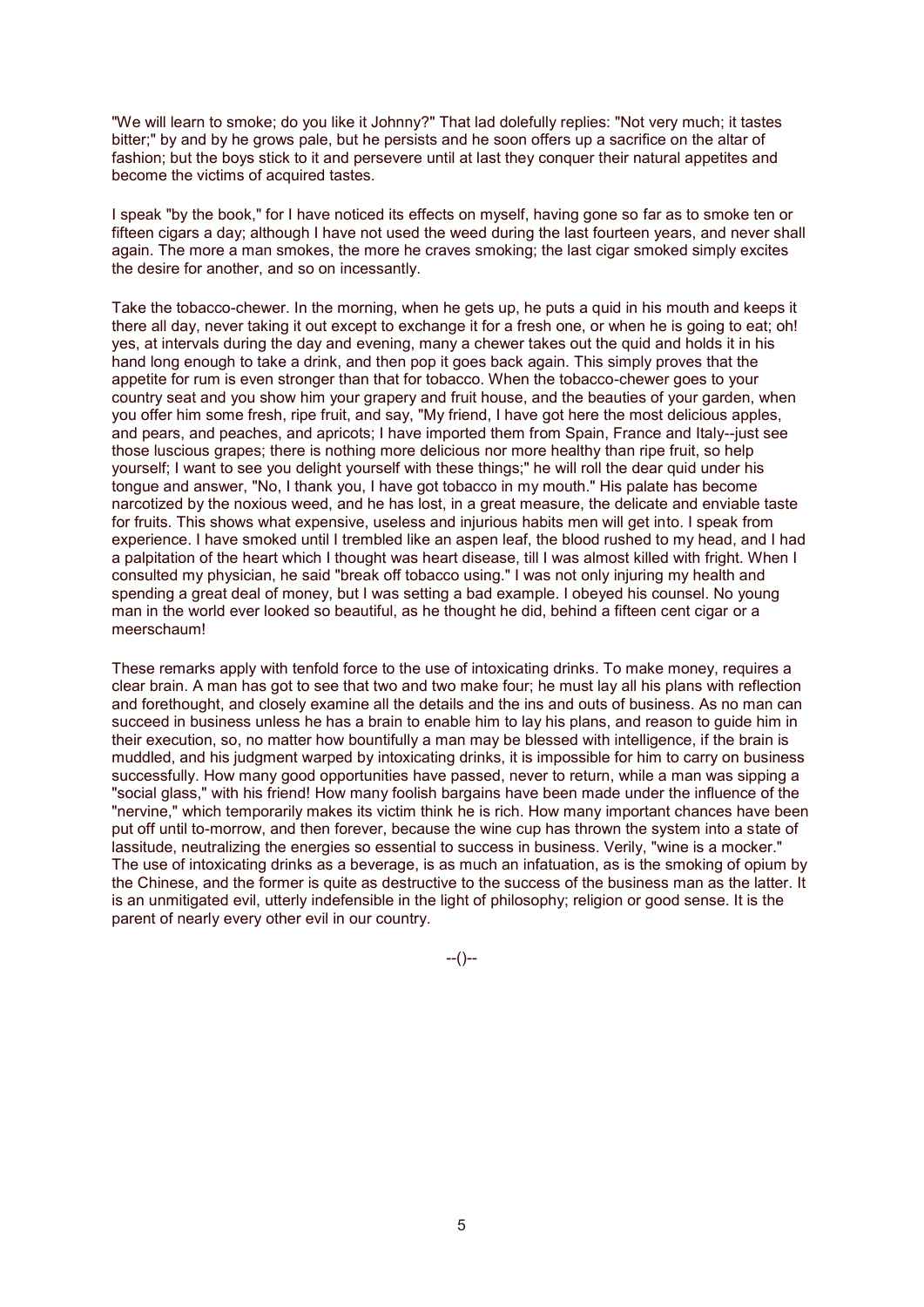## **Don't Mistake Your Vocation**

The safest plan, and the one most sure of success for the young man starting in life, is to select the vocation which is most congenial to his tastes. Parents and guardians are often quite too negligent in regard to this. It very common for a father to say, for example: "I have five boys. I will make Billy a clergyman; John a lawyer; Tom a doctor, and Dick a farmer." He then goes into town and looks about to see what he will do with Sammy. He returns home and says "Sammy, I see watch- making is a nice genteel business; I think I will make you a goldsmith." He does this, regardless of Sam's natural inclinations, or genius.

We are all, no doubt, born for a wise purpose. There is as much diversity in our brains as in our countenances. Some are born natural mechanics, while some have great aversion to machinery. Let a dozen boys of ten years get together, and you will soon observe two or three are "whittling" out some ingenious device; working with locks or complicated machinery. When they were but five years old, their father could find no toy to please them like a puzzle. They are natural mechanics; but the other eight or nine boys have different aptitudes. I belong to the latter class; I never had the slightest love for mechanism; on the contrary, I have a sort of abhorrence for complicated machinery. I never had ingenuity enough to whittle a cider tap so it would not leak. I never could make a pen that I could write with, or understand the principle of a steam engine. If a man was to take such a boy as I was, and attempt to make a watchmaker of him, the boy might, after an apprenticeship of five or seven years, be able to take apart and put together a watch; but all through life he would be working up hill and seizing every excuse for leaving his work and idling away his time. Watchmaking is repulsive to him.

Unless a man enters upon the vocation intended for him by nature, and best suited to his peculiar genius, he cannot succeed. I am glad to believe that the majority of persons do find their right vocation. Yet we see many who have mistaken their calling, from the blacksmith up (or down) to the clergyman. You will see, for instance, that extraordinary linguist the "learned blacksmith," who ought to have been a teacher of languages; and you may have seen lawyers, doctors and clergymen who were better fitted by nature for the anvil or the lapstone.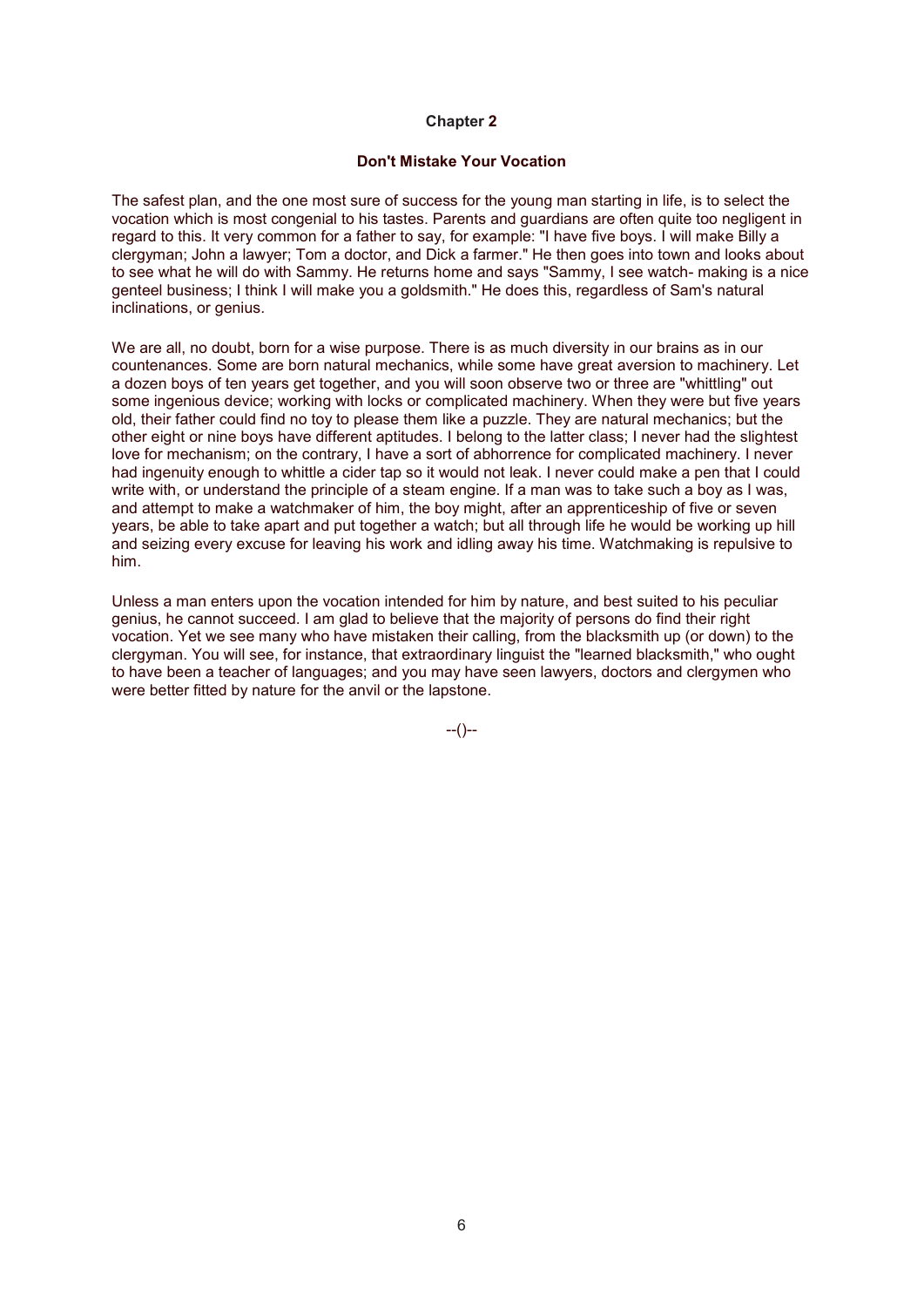## **Select The Right Location**

After securing the right vocation, you must be careful to select the proper location. You may have been cut out for a hotel keeper, and they say it requires a genius to "know how to keep a hotel." You might conduct a hotel like clock-work, and provide satisfactorily for five hundred guests every day; yet, if you should locate your house in a small village where there is no railroad communication or public travel, the location would be your ruin. It is equally important that you do not commence business where there are already enough to meet all demands in the same occupation. I remember a case which illustrates this subject. When I was in London in 1858, I was passing down Holborn with an English friend and came to the "penny shows." They had immense cartoons outside, portraying the wonderful curiosities to be seen "all for a penny." Being a little in the "show line" myself, I said "let us go in here." We soon found ourselves in the presence of the illustrious showman, and he proved to be the sharpest man in that line I had ever met. He told us some extraordinary stories in reference to his bearded ladies, his Albinos, and his Armadillos, which we could hardly believe, but thought it "better to believe it than look after the proof'." He finally begged to call our attention to some wax statuary, and showed us a lot of the dirtiest and filthiest wax figures imaginable. They looked as if they had not seen water since the Deluge.

"What is there so wonderful about your statuary?" I asked.

"I beg you not to speak so satirically," he replied, "Sir, these are not Madam Tussaud's wax figures, all covered with gilt and tinsel and imitation diamonds, and copied from engravings and photographs. Mine, sir, were taken from life. Whenever you look upon one of those figures, you may consider that you are looking upon the living individual."

Glancing casually at them, I saw one labeled "Henry VIII," and feeling a little curious upon seeing that it looked like Calvin Edson, the living skeleton, I said: "Do you call that 'Henry the Eighth?'" He replied, "Certainly; sir; it was taken from life at Hampton Court, by special order of his majesty; on such a day."

He would have given the hour of the day if I had resisted; I said, "Everybody knows that 'Henry VIII.' was a great stout old king, and that figure is lean and lank; what do you say to that?"

"Why," he replied, "you would be lean and lank yourself if you sat there as long as he has."

There was no resisting such arguments. I said to my English friend, "Let us go out; do not tell him who I am; I show the white feather; he beats me."

He followed us to the door, and seeing the rabble in the street, he called out, "ladies and gentlemen, I beg to draw your attention to the respectable character of my visitors," pointing to us as we walked away. I called upon him a couple of days afterwards; told him who I was, and said:

"My friend, you are an excellent showman, but you have selected a bad location."

He replied, "This is true, sir; I feel that all my talents are thrown away; but what can I do?"

"You can go to America," I replied. "You can give full play to your faculties over there; you will find plenty of elbowroom in America; I will engage you for two years; after that you will be able to go on your own account."

He accepted my offer and remained two years in my New York Museum. He then went to New Orleans and carried on a traveling show business during the summer. To-day he is worth sixty thousand dollars, simply because he selected the right vocation and also secured the proper location. The old proverb says, "Three removes are as bad as a fire," but when a man is in the fire, it matters but little how soon or how often he removes.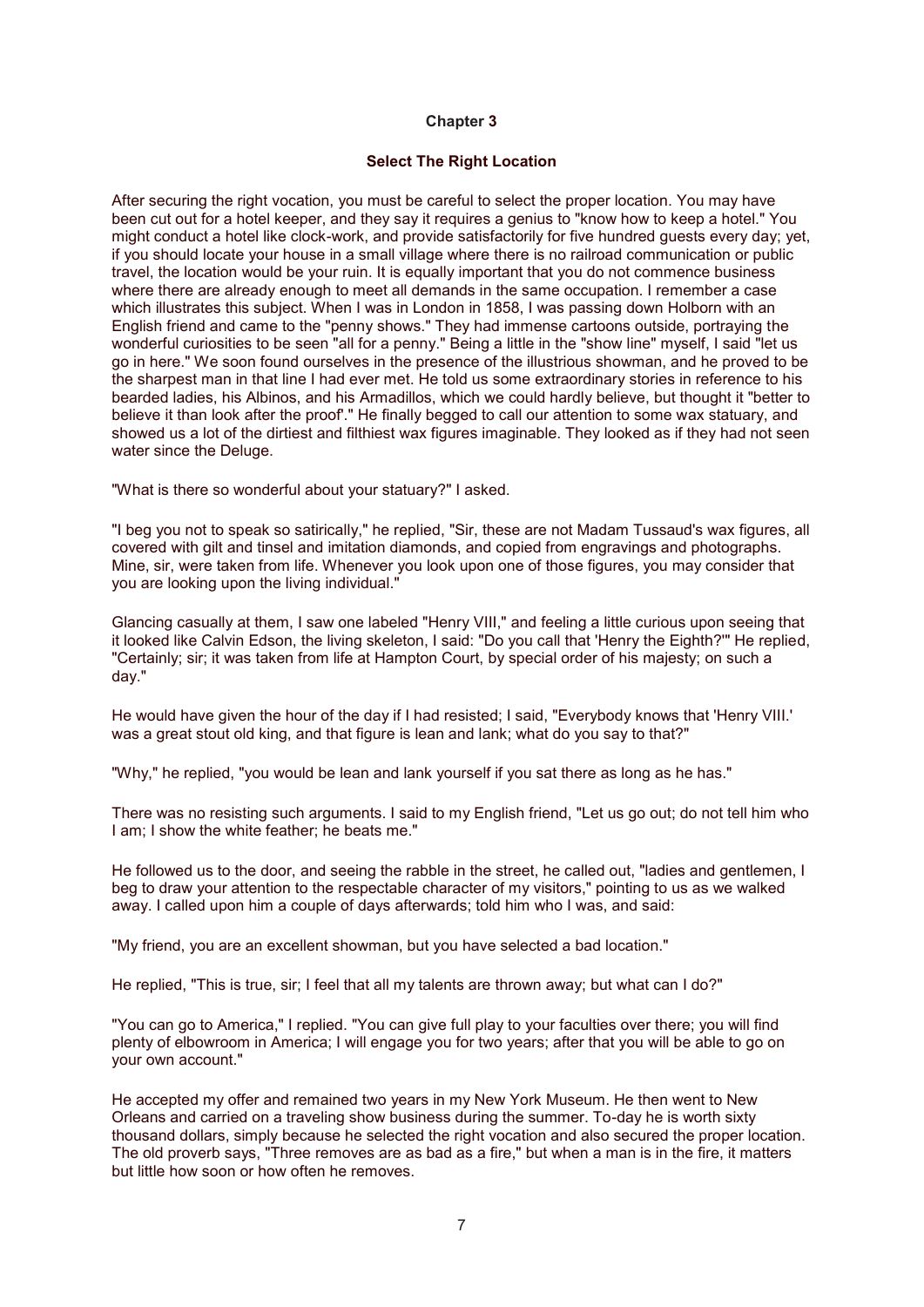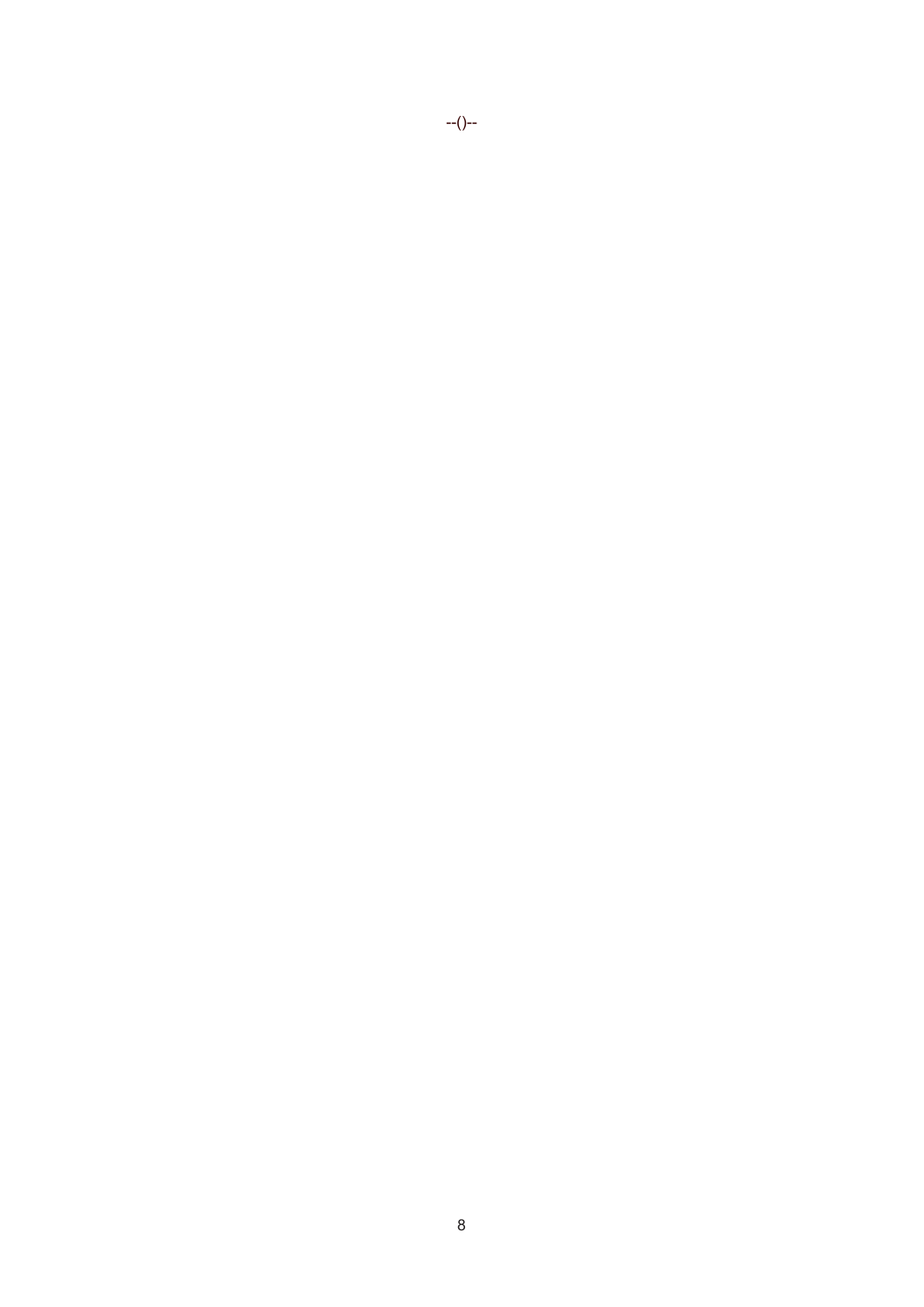#### **Avoid Debt**

Young men starting in life should avoid running into debt. There is scarcely anything that drags a person down like debt. It is a slavish position to get in, yet we find many a young man, hardly out of his "teens," running in debt. He meets a chum and says, "Look at this: I have got trusted for a new suit of clothes." He seems to look upon the clothes as so much given to him; well, it frequently is so, but, if he succeeds in paying and then gets trusted again, he is adopting a habit which will keep him in poverty through life. Debt robs a man of his self-respect, and makes him almost despise himself. Grunting and groaning and working for what he has eaten up or worn out, and now when he is called upon to pay up, he has nothing to show for his money; this is properly termed "working for a dead horse." I do not speak of merchants buying and selling on credit, or of those who buy on credit in order to turn the purchase to a profit. The old Quaker said to his farmer son, "John, never get trusted; but if thee gets trusted for anything, let it be for 'manure,' because that will help thee pay it back again."

Mr. Beecher advised young men to get in debt if they could to a small amount in the purchase of land, in the country districts. "If a young man," he says, "will only get in debt for some land and then get married, these two things will keep him straight, or nothing will." This may be safe to a limited extent, but getting in debt for what you eat and drink and wear is to be avoided. Some families have a foolish habit of getting credit at "the stores," and thus frequently purchase many things which might have been dispensed with.

It is all very well to say; "I have got trusted for sixty days, and if I don't have the money the creditor will think nothing about it." There is no class of people in the world, who have such good memories as creditors. When the sixty days run out, you will have to pay. If you do not pay, you will break your promise, and probably resort to a falsehood. You may make some excuse or get in debt elsewhere to pay it, but that only involves you the deeper.

A good-looking, lazy young fellow, was the apprentice boy, Horatio. His employer said, "Horatio, did you ever see a snail?" "I - think - I - have," he drawled out. "You must have met him then, for I am sure you never overtook one," said the "boss." Your creditor will meet you or overtake you and say, "Now, my young friend, you agreed to pay me; you have not done it, you must give me your note." You give the note on interest and it commences working against you; "it is a dead horse." The creditor goes to bed at night and wakes up in the morning better off than when he retired to bed, because his interest has increased during the night, but you grow poorer while you are sleeping, for the interest is accumulating against you.

Money is in some respects like fire; it is a very excellent servant but a terrible master. When you have it mastering you; when interest is constantly piling up against you, it will keep you down in the worst kind of slavery. But let money work for you, and you have the most devoted servant in the world. It is no "eye-servant." There is nothing animate or inanimate that will work so faithfully as money when placed at interest, well secured. It works night and day, and in wet or dry weather.

I was born in the blue-law State of Connecticut, where the old Puritans had laws so rigid that it was said, "they fined a man for kissing his wife on Sunday." Yet these rich old Puritans would have thousands of dollars at interest, and on Saturday night would be worth a certain amount; on Sunday they would go to church and perform all the duties of a Christian. On waking up on Monday morning, they would find themselves considerably richer than the Saturday night previous, simply because their money placed at interest had worked faithfully for them all day Sunday, according to law!

Do not let it work against you; if you do there is no chance for success in life so far as money is concerned. John Randolph, the eccentric Virginian, once exclaimed in Congress, "Mr. Speaker, I have discovered the philosopher's stone: pay as you go." This is, indeed, nearer to the philosopher's stone than any alchemist has ever yet arrived.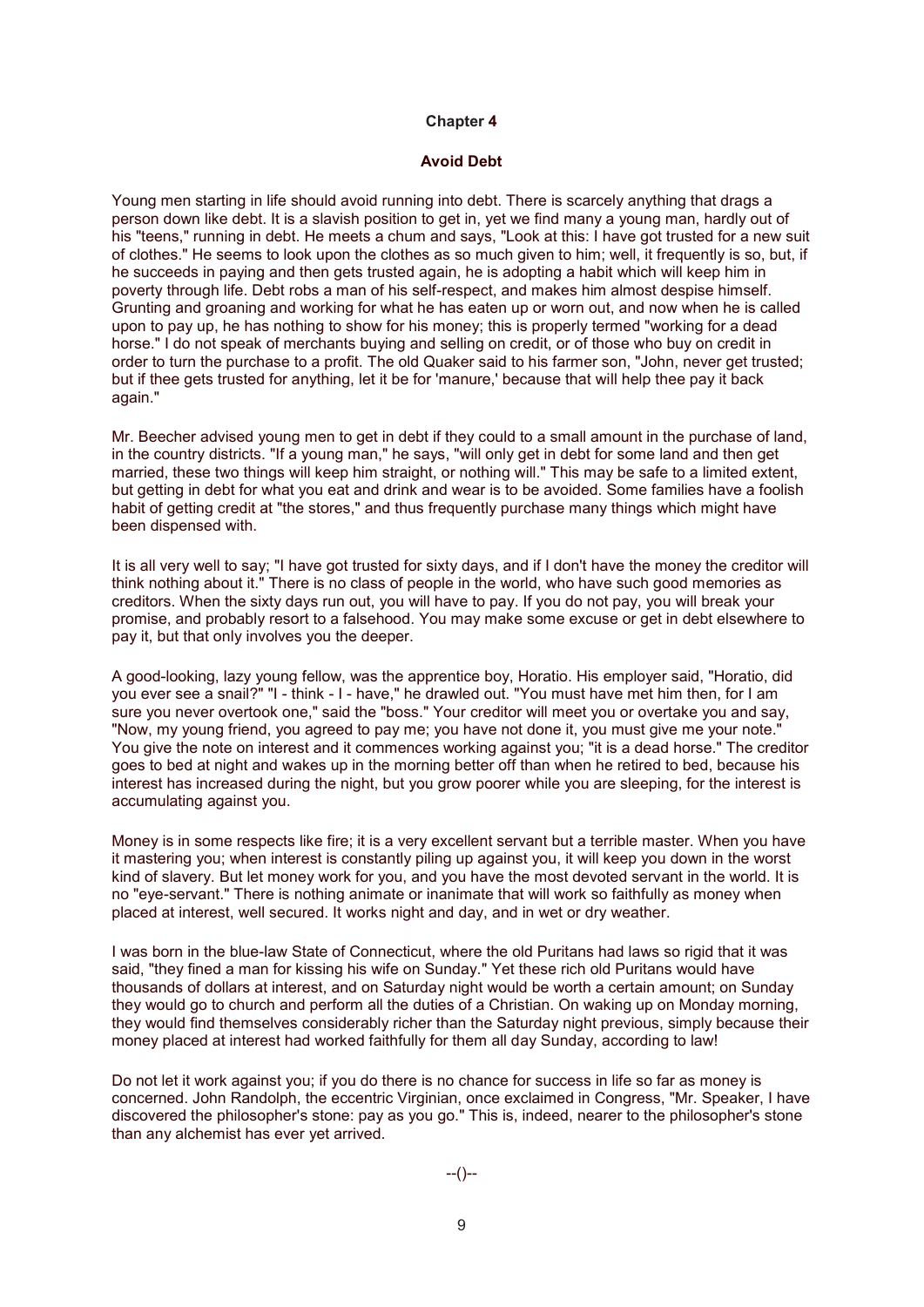#### **Persevere**

When a man is in the right path, he must persevere. I speak of this because there are some persons who are "born tired;" naturally lazy and possessing no self-reliance and no perseverance. But they can cultivate these qualities, as Davy Crockett said:

"This thing remember, when I am dead: Be sure you are right, then go ahead."

It is this go-aheaditiveness, this determination not to let the "horrors" or the "blues" take possession of you, so as to make you relax your energies in the struggle for independence, which you must cultivate.

How many have almost reached the goal of their ambition, but, losing faith in themselves, have relaxed their energies, and the golden prize has been lost forever.

It is, no doubt, often true, as Shakespeare says:

"There is a tide in the affairs of men, Which, taken at the flood, leads on to fortune."

If you hesitate, some bolder hand will stretch out before you and get the prize. Remember the proverb of Solomon: "He becometh poor that dealeth with a slack hand; but the hand of the diligent maketh rich."

Perseverance is sometimes but another word for self-reliance. Many persons naturally look on the dark side of life, and borrow trouble. They are born so. Then they ask for advice, and they will be governed by one wind and blown by another, and cannot rely upon themselves. Until you can get so that you can rely upon yourself, you need not expect to succeed.

I have known men, personally, who have met with pecuniary reverses, and absolutely committed suicide, because they thought they could never overcome their misfortune. But I have known others who have met more serious financial difficulties, and have bridged them over by simple perseverance, aided by a firm belief that they were doing justly, and that Providence would "overcome evil with good." You will see this illustrated in any sphere of life.

Take two generals; both understand military tactics, both educated at West Point, if you please, both equally gifted; yet one, having this principle of perseverance, and the other lacking it, the former will succeed in his profession, while the latter will fail. One may hear the cry, "the enemy are coming, and they have got cannon."

"Got cannon?" says the hesitating general.

"Yes."

"Then halt every man."

He wants time to reflect; his hesitation is his ruin; the enemy passes unmolested, or overwhelms him; while on the other hand, the general of pluck, perseverance and self-reliance, goes into battle with a will, and, amid the clash of arms, the booming of cannon, the shrieks of the wounded, and the moans of the dying, you will see this man persevering, going on, cutting and slashing his way through with unwavering determination, inspiring his soldiers to deeds of fortitude, valor, and triumph.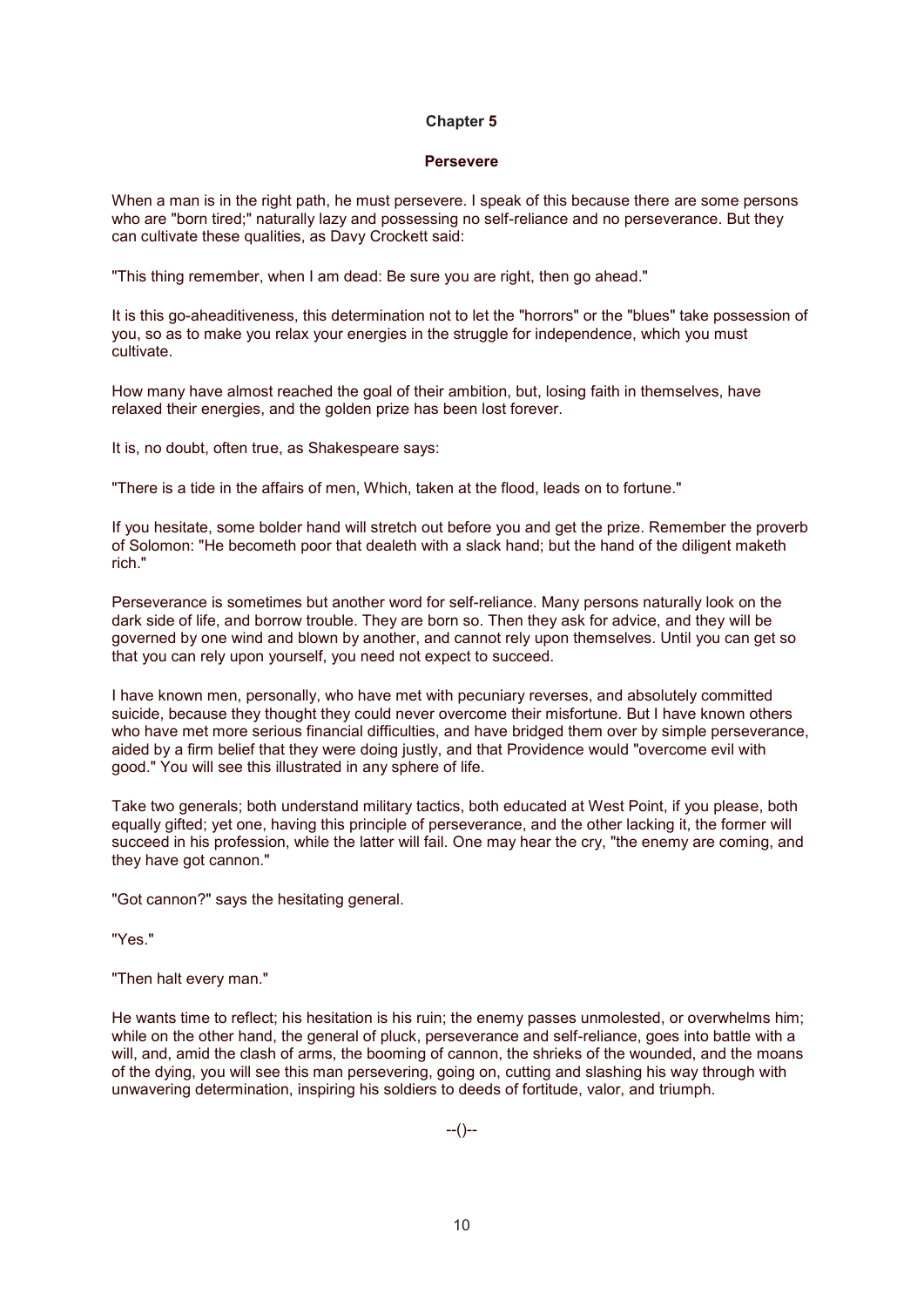## **Whatever You Do, Do It With All Your Might**

Work at it, if necessary, early and late, in season and out of season, not leaving a stone unturned. and never deferring for a single hour that which can be done just as well now. The old proverb is full of truth and meaning, "Whatever is worth doing at all, is worth doing well." Many a man acquires a fortune by doing his business thoroughly, while his neighbor remains poor for life, because he only half does it. Ambition, energy, industry, perseverance, are indispensable requisites for success in business.

Fortune always favors the brave, and never helps a man who does not help himself. It won't do to spend your time like Mr. Micawber, in waiting for something to "turn up." To such men one of two things usually "turns up:" the poorhouse or the jail; for idleness breeds bad habits, and clothes a man in rags. The poor spendthrift vagabond says to a rich man:

"I have discovered there is enough money in the world for all of us, if it was equally divided; this must be done, and we shall all be happy together."

"But," was the response, "if everybody was like you, it would be spent in two months, and what would you do then?"

"Oh! divide again; keep dividing, of course!"

I was recently reading in a London paper an account of a like philosophic pauper who was kicked out of a cheap boarding-house because he could not pay his bill, but he had a roll of papers sticking out of his coat pocket, which, upon examination, proved to be his plan for paying off the national debt of England without the aid of a penny. People have got to do as Cromwell said: "not only trust in Providence, but keep the powder dry." Do your part of the work, or you cannot succeed. Mahomet, one night, while encamping in the desert, overheard one of his fatigued followers remark: "I will loose my camel, and trust it to God!" "No, no, not so," said the prophet, "tie thy camel, and trust it to God!" Do all you can for yourselves, and then trust to Providence, or luck, or whatever you please to call it, for the rest.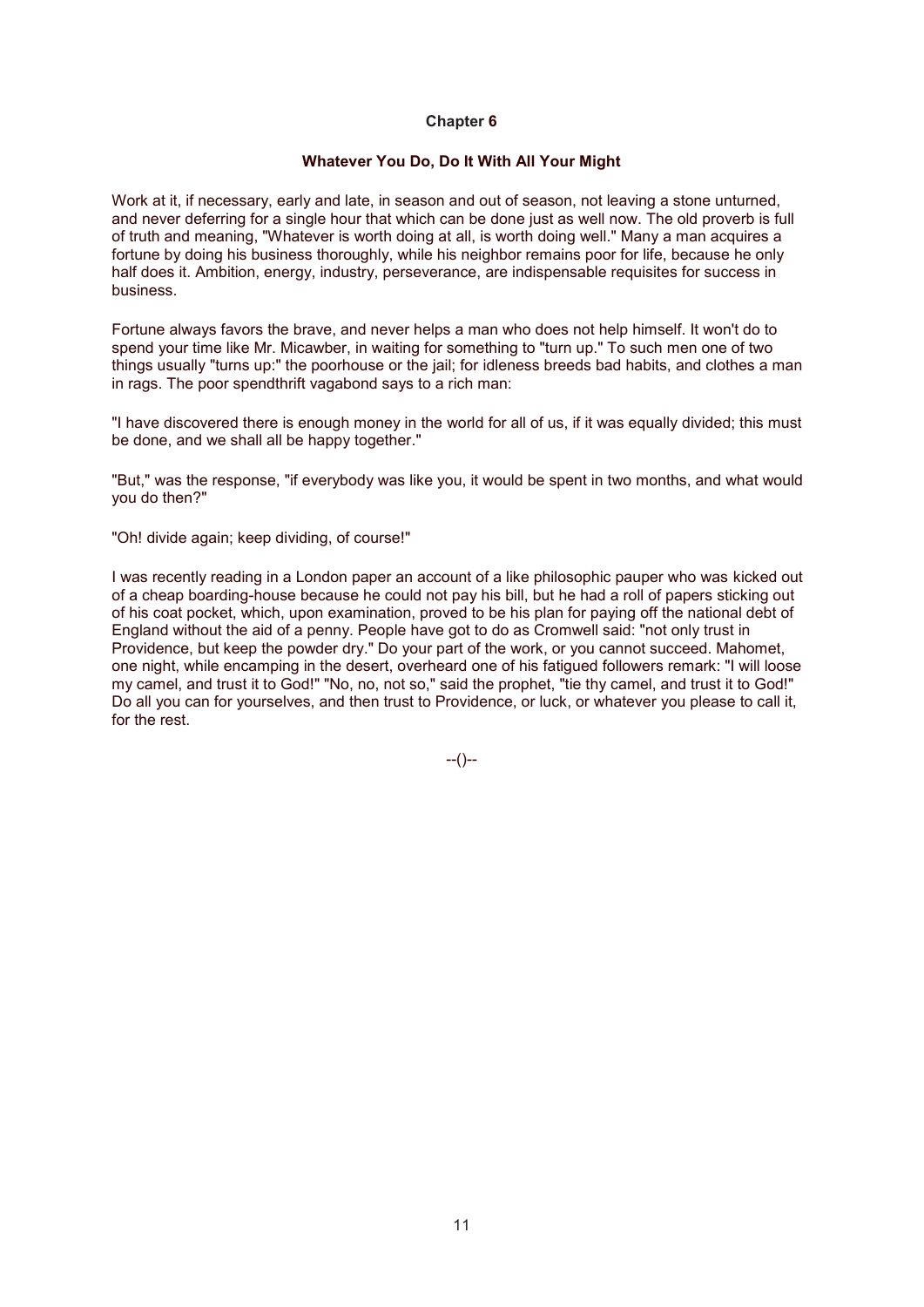## **Depend Upon Your Own Personal Exertions**

The eye of the employer is often worth more than the hands of a dozen employees. In the nature of things, an agent cannot be so faithful to his employer as to himself. Many who are employers will call to mind instances where the best employees have overlooked important points which could not have escaped their own observation as a proprietor. No man has a right to expect to succeed in life unless he understands his business, and nobody can understand his business thoroughly unless he learns it by personal application and experience. A man may be a manufacturer: he has got to learn the many details of his business personally; he will learn something every day, and he will find he will make mistakes nearly every day. And these very mistakes are helps to him in the way of experiences if he but heeds them. He will be like the Yankee tin-peddler, who, having been cheated as to quality in the purchase of his merchandise, said: "All right, there's a little information to be gained every day; I will never be cheated in that way again." Thus a man buys his experience, and it is the best kind if not purchased at too dear a rate.

I hold that every man should, like Cuvier, the French naturalist, thoroughly know his business. So proficient was he in the study of natural history, that you might bring to him the bone, or even a section of a bone of an animal which he had never seen described, and, reasoning from analogy, he would be able to draw a picture of the object from which the bone had been taken. On one occasion his students attempted to deceive him. They rolled one of their number in a cow skin and put him under the professor's table as a new specimen. When the philosopher came into the room, some of the students asked him what animal it was. Suddenly the animal said "I am the devil and I am going to eat you." It was but natural that Cuvier should desire to classify this creature, and examining it intently, he said:

"Divided hoof; graminivorous! It cannot be done."

He knew that an animal with a split hoof must live upon grass and grain, or other kind of vegetation, and would not be inclined to eat flesh, dead or alive, so he considered himself perfectly safe. The possession of a perfect knowledge of your business is an absolute necessity in order to insure success.

Among the maxims of the elder Rothschild was one, all apparent paradox: "Be cautious and bold." This seems to be a contradiction in terms, but it is not, and there is great wisdom in the maxim. It is, in fact, a condensed statement of what I have already said. It is to say; "you must exercise your caution in laying your plans, but be bold in carrying them out." A man who is all caution, will never dare to take hold and be successful; and a man who is all boldness, is merely reckless, and must eventually fail. A man may go on "'change" and make fifty, or one hundred thousand dollars in speculating in stocks, at a single operation. But if he has simple boldness without caution, it is mere chance, and what he gains to-day he will lose to-morrow. You must have both the caution and the boldness, to insure success.

The Rothschilds have another maxim: "Never have anything to do with an unlucky man or place." That is to say, never have anything to do with a man or place which never succeeds, because, although a man may appear to be honest and intelligent, yet if he tries this or that thing and always fails, it is on account of some fault or infirmity that you may not be able to discover but nevertheless which must exist.

There is no such thing in the world as luck. There never was a man who could go out in the morning and find a purse full of gold in the street to-day, and another to-morrow, and so on, day after day: He may do so once in his life; but so far as mere luck is concerned, he is as liable to lose it as to find it. "Like causes produce like effects." If a man adopts the proper methods to be successful, "luck" will not prevent him. If he does not succeed, there are reasons for it, although, perhaps, he may not be able to see them.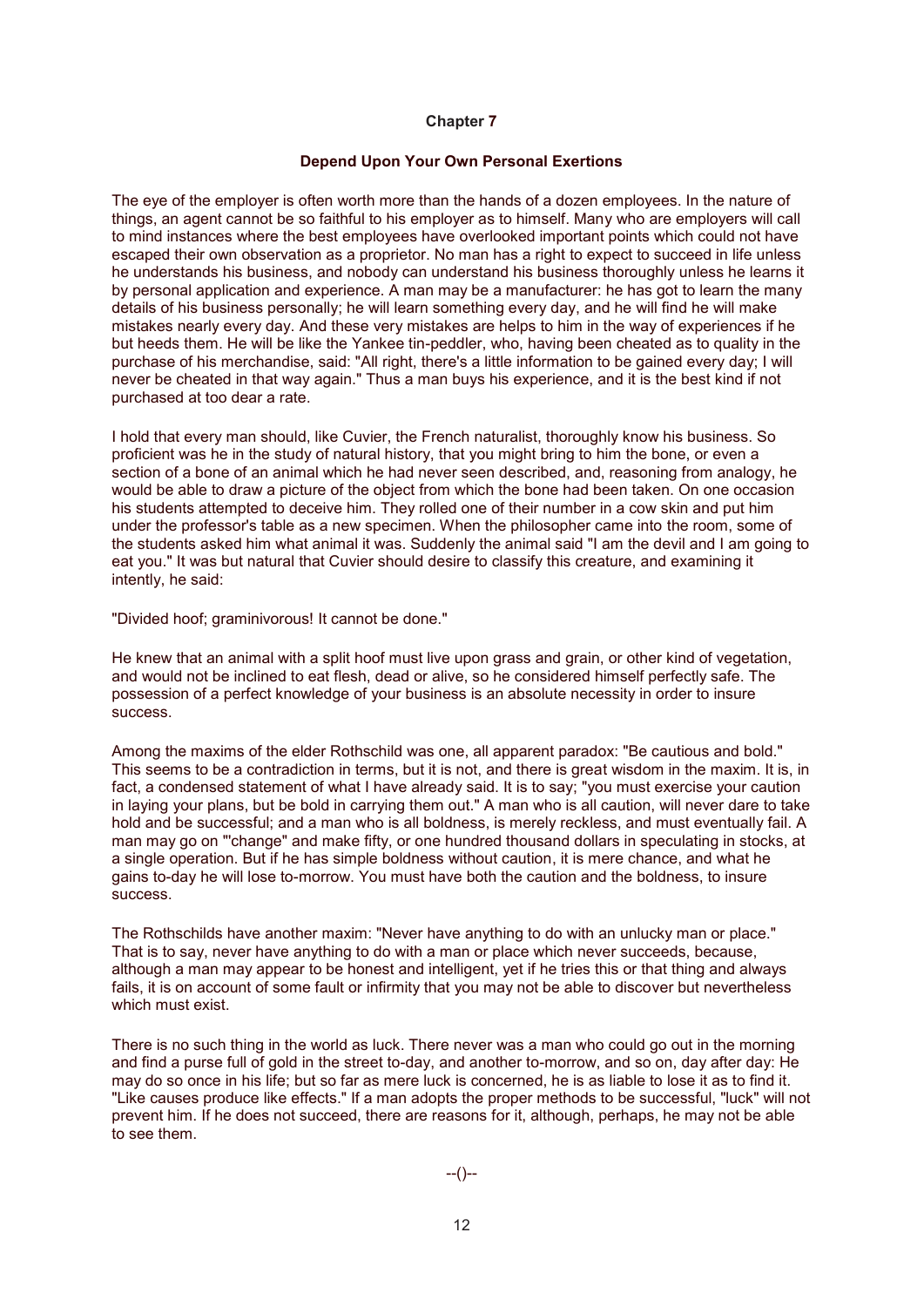## **Use The Best Tools**

Men in engaging employees should be careful to get the best. Understand, you cannot have too good tools to work with, and there is no tool you should be so particular about as living tools. If you get a good one, it is better to keep him, than keep changing. He learns something every day; and you are benefited by the experience he acquires. He is worth more to you this year than last, and he is the last man to part with, provided his habits are good, and he continues faithful. If, as he gets more valuable, he demands an exorbitant increase of salary; on the supposition that you can't do without him, let him go. Whenever I have such an employee, I always discharge him; first, to convince him that his place may be supplied, and second, because he is good for nothing if he thinks he is invaluable and cannot be spared.

But I would keep him, if possible, in order to profit from the result of his experience. An important element in an employee is the brain. You can see bills up, "Hands Wanted," but "hands" are not worth a great deal without "heads." Mr. Beecher illustrates this, in this wise:

An employee offers his services by saving, "I have a pair of hands and one of my fingers thinks." "That is very good," says the employer. Another man comes along, and says "he has two fingers that think." "Ah! that is better." But a third calls in and says that "all his fingers and thumbs think." That is better still. Finally another steps in and says, "I have a brain that thinks; I think all over; I am a thinking as well as a working man!" "You are the man I want," says the delighted employer.

Those men who have brains and experience are therefore the most valuable and not to be readily parted with; it is better for them, as well as yourself, to keep them, at reasonable advances in their salaries from time to time.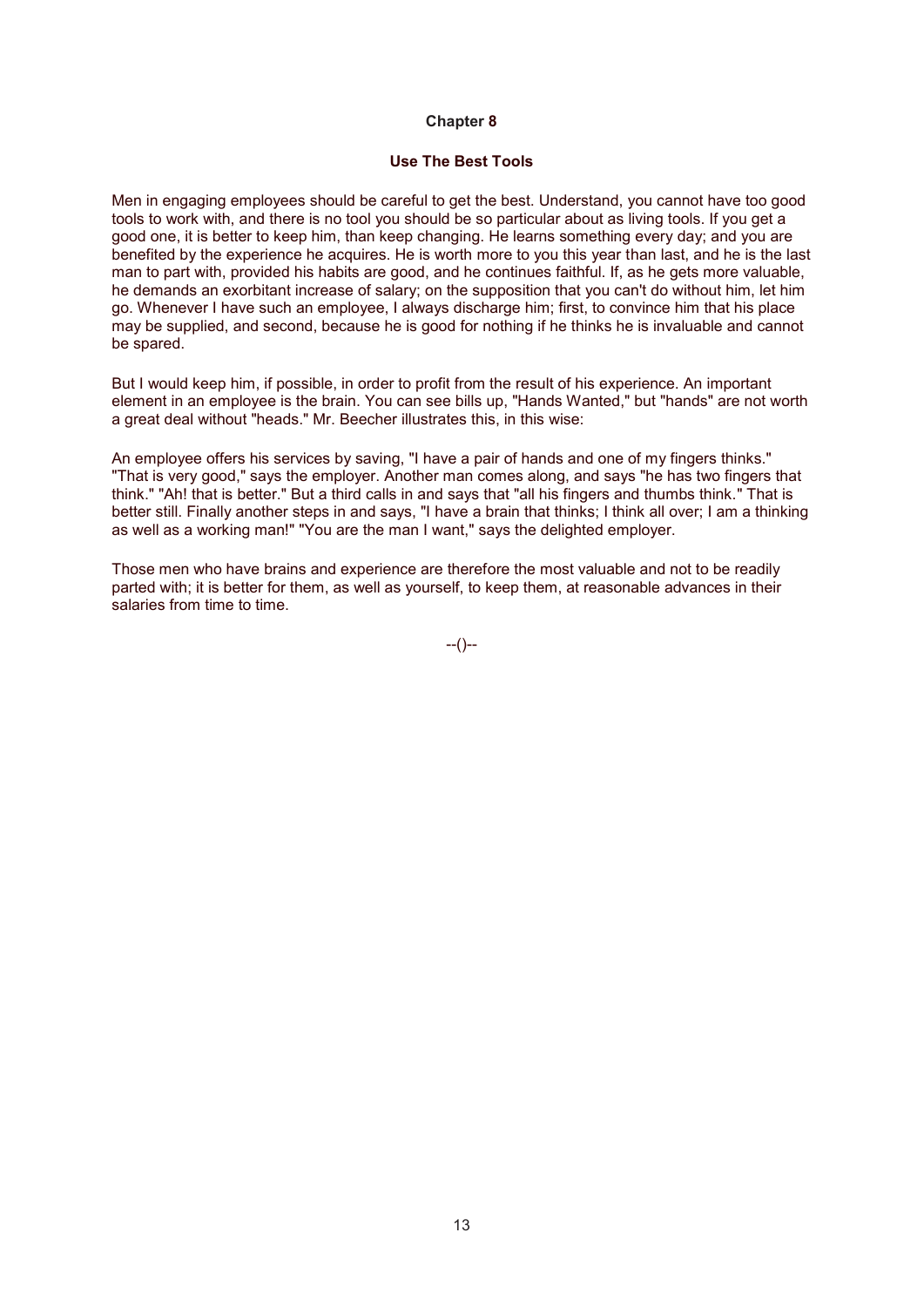## **Don't Get Above Your Business**

Young men after they get through their business training, or apprenticeship, instead of pursuing their avocation and rising in their business, will often lie about doing nothing. They say; "I have learned my business, but I am not going to be a hireling; what is the object of learning my trade or profession, unless I establish myself?'"

"Have you capital to start with?"

"No, but I am going to have it."

"How are you going to get it?"

"I will tell you confidentially; I have a wealthy old aunt, and she will die pretty soon; but if she does not, I expect to find some rich old man who will lend me a few thousands to give me a start. If I only get the money to start with I will do well."

There is no greater mistake than when a young man believes he will succeed with borrowed money. Why? Because every man's experience coincides with that of Mr. Astor, who said, "it was more difficult for him to accumulate his first thousand dollars, than all the succeeding millions that made up his colossal fortune." Money is good for nothing unless you know the value of it by experience. Give a boy twenty thousand dollars and put him in business, and the chances are that he will lose every dollar of it before he is a year older. Like buying a ticket in the lottery; and drawing a prize, it is "easy come, easy go." He does not know the value of it; nothing is worth anything, unless it costs effort. Without self-denial and economy; patience and perseverance, and commencing with capital which you have not earned, you are not sure to succeed in accumulating. Young men, instead of "waiting for dead men's shoes," should be up and doing, for there is no class of persons who are so unaccommodating in regard to dying as these rich old people, and it is fortunate for the expectant heirs that it is so. Nine out of ten of the rich men of our country to-day, started out in life as poor boys, with determined wills, industry, perseverance, economy and good habits. They went on gradually, made their own money and saved it; and this is the best way to acquire a fortune. Stephen Girard started life as a poor cabin boy, and died worth nine million dollars. A.T. Stewart was a poor Irish boy; and he paid taxes on a million and a half dollars of income, per year. John Jacob Astor was a poor farmer boy, and died worth twenty millions. Cornelius Vanderbilt began life rowing a boat from Staten Island to New York; he presented our government with a steamship worth a million of dollars, and died worth fifty million. "There is no royal road to learning," says the proverb, and I may say it is equally true, "there is no royal road to wealth." But I think there is a royal road to both. The road to learning is a royal one; the road that enables the student to expand his intellect and add every day to his stock of knowledge, until, in the pleasant process of intellectual growth, he is able to solve the most profound problems, to count the stars, to analyze every atom of the globe, and to measure the firmament this is a regal highway, and it is the only road worth traveling.

So in regard to wealth. Go on in confidence, study the rules, and above all things, study human nature; for "the proper study of mankind is man," and you will find that while expanding the intellect and the muscles, your enlarged experience will enable you every day to accumulate more and more principal, which will increase itself by interest and otherwise, until you arrive at a state of independence. You will find, as a general thing, that the poor boys get rich and the rich boys get poor. For instance, a rich man at his decease, leaves a large estate to his family. His eldest sons, who have helped him earn his fortune, know by experience the value of money; and they take their inheritance and add to it. The separate portions of the young children are placed at interest, and the little fellows are patted on the head, and told a dozen times a day, "you are rich; you will never have to work, you can always have whatever you wish, for you were born with a golden spoon in your mouth." The young heir soon finds out what that means; he has the finest dresses and playthings; he is crammed with sugar candies and almost "killed with kindness," and he passes from school to school, petted and flattered. He becomes arrogant and self-conceited, abuses his teachers, and carries everything with a high hand. He knows nothing of the real value of money, having never earned any; but he knows all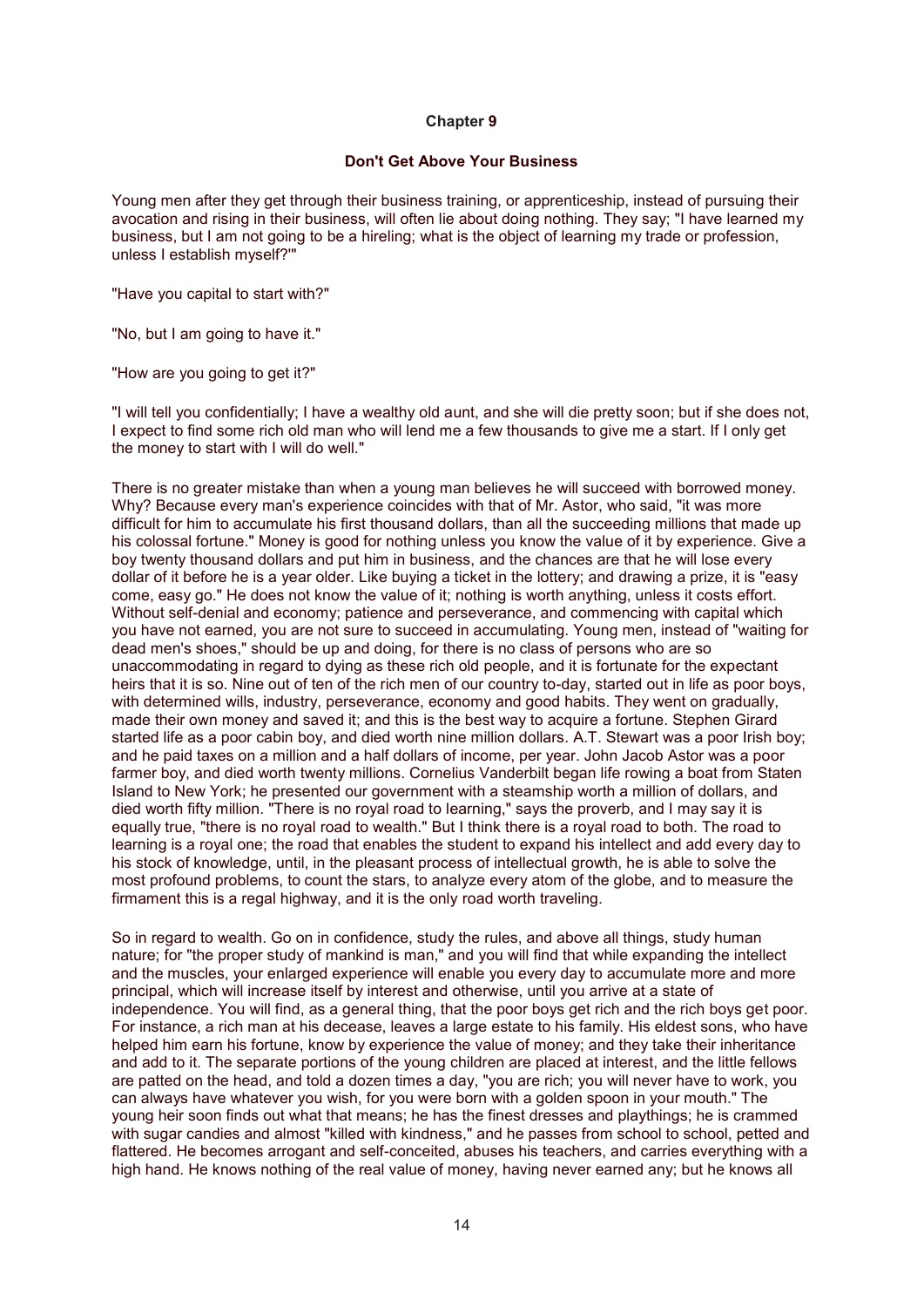about the "golden spoon" business. At college, he invites his poor fellow-students to his room, where he "wines and dines" them. He is cajoled and caressed, and called a glorious good follow, because he is so lavish of his money. He gives his game suppers, drives his fast horses, invites his chums to fetes and parties, determined to have lots of "good times." He spends the night in frolics and debauchery, and leads off his companions with the familiar song, "we won't go home till morning." He gets them to join him in pulling down signs, taking gates from their hinges and throwing them into back yards and horse-ponds. If the police arrest them, he knocks them down, is taken to the lockup, and joyfully foots the bills.

"Ah! my boys," he cries, "what is the use of being rich, if you can't enjoy yourself?"

He might more truly say, "if you can't make a fool of yourself;" but he is "fast," hates slow things, and doesn't "see it." Young men loaded down with other people's money are almost sure to lose all they inherit, and they acquire all sorts of bad habits which, in the majority of cases, ruin them in health, purse and character. In this country, one generation follows another, and the poor of to-day are rich in the next generation, or the third. Their experience leads them on, and they become rich, and they leave vast riches to their young children. These children, having been reared in luxury, are inexperienced and get poor; and after long experience another generation comes on and gathers up riches again in turn. And thus "history repeats itself," and happy is he who by listening to the experience of others avoids the rocks and shoals on which so many have been wrecked.

"In England, the business makes the man." If a man in that country is a mechanic or working-man, he is not recognized as a gentleman. On the occasion of my first appearance before Queen Victoria, the Duke of Wellington asked me what sphere in life General Tom Thumb's parents were in.

"His father is a carpenter," I replied.

"Oh! I had heard he was a gentleman," was the response of His Grace.

In this Republican country, the man makes the business. No matter whether he is a blacksmith, a shoemaker, a farmer, banker or lawyer, so long as his business is legitimate, he may be a gentleman. So any "legitimate" business is a double blessing it helps the man engaged in it, and also helps others. The Farmer supports his own family, but he also benefits the merchant or mechanic who needs the products of his farm. The tailor not only makes a living by his trade, but he also benefits the farmer, the clergyman and others who cannot make their own clothing. But all these classes often may be gentlemen.

The great ambition should be to excel all others engaged in the same occupation.

The college-student who was about graduating, said to an old lawyer:

"I have not yet decided which profession I will follow. Is your profession full?"

"The basement is much crowded, but there is plenty of room up-stairs," was the witty and truthful reply.

No profession, trade, or calling, is overcrowded in the upper story. Wherever you find the most honest and intelligent merchant or banker, or the best lawyer, the best doctor, the best clergyman, the best shoemaker, carpenter, or anything else, that man is most sought for, and has always enough to do. As a nation, Americans are too superficial-- they are striving to get rich quickly, and do not generally do their business as substantially and thoroughly as they should, but whoever excels all others in his own line, if his habits are good and his integrity undoubted, cannot fail to secure abundant patronage, and the wealth that naturally follows. Let your motto then always be "Excelsior," for by living up to it there is no such word as fail.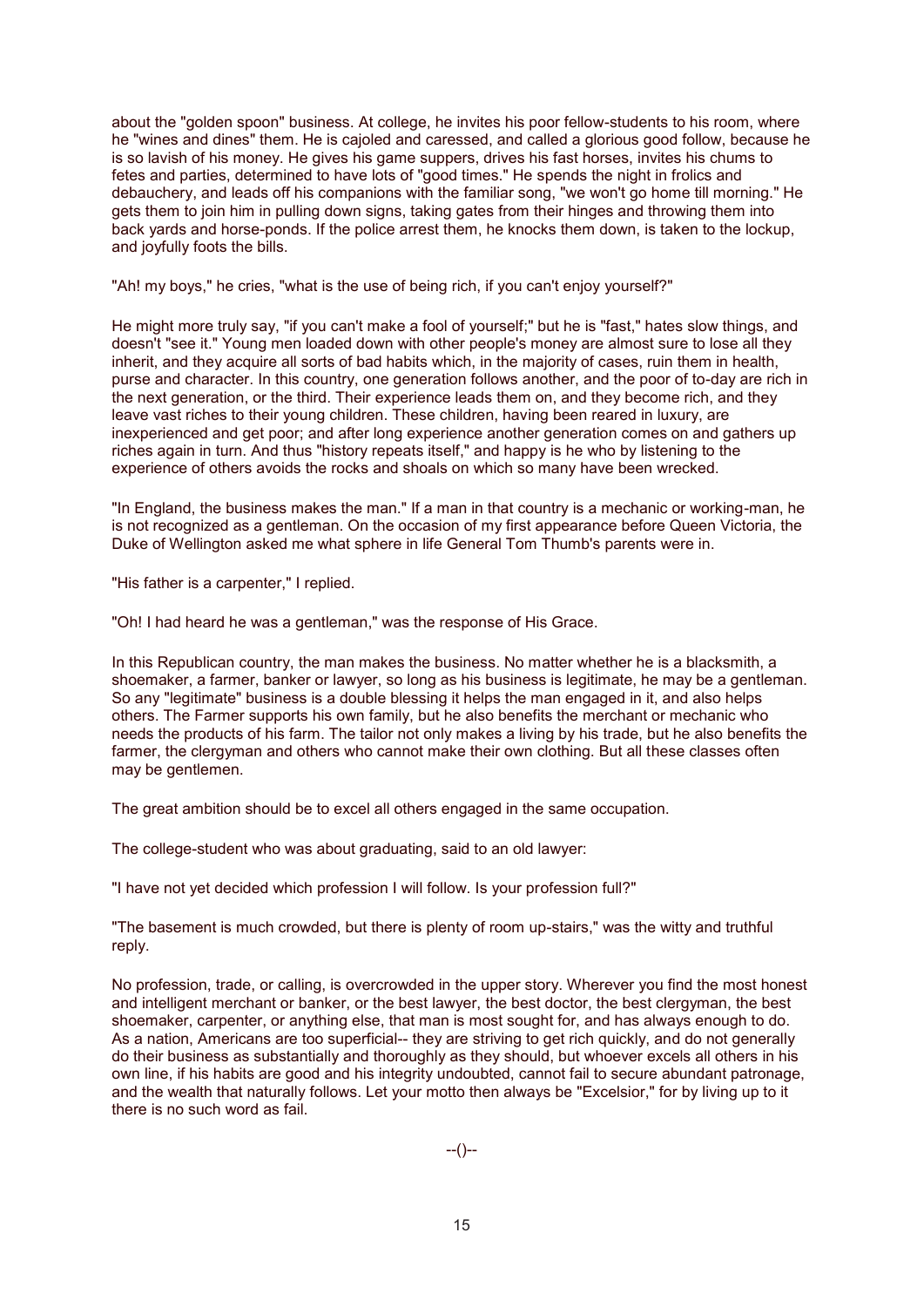## **Learn Something Useful**

Every man should make his son or daughter learn some useful trade or profession, so that in these days of changing fortunes of being rich to-day and poor tomorrow they may have something tangible to fall back upon. This provision might save many persons from misery, who by some unexpected turn of fortune have lost all their means.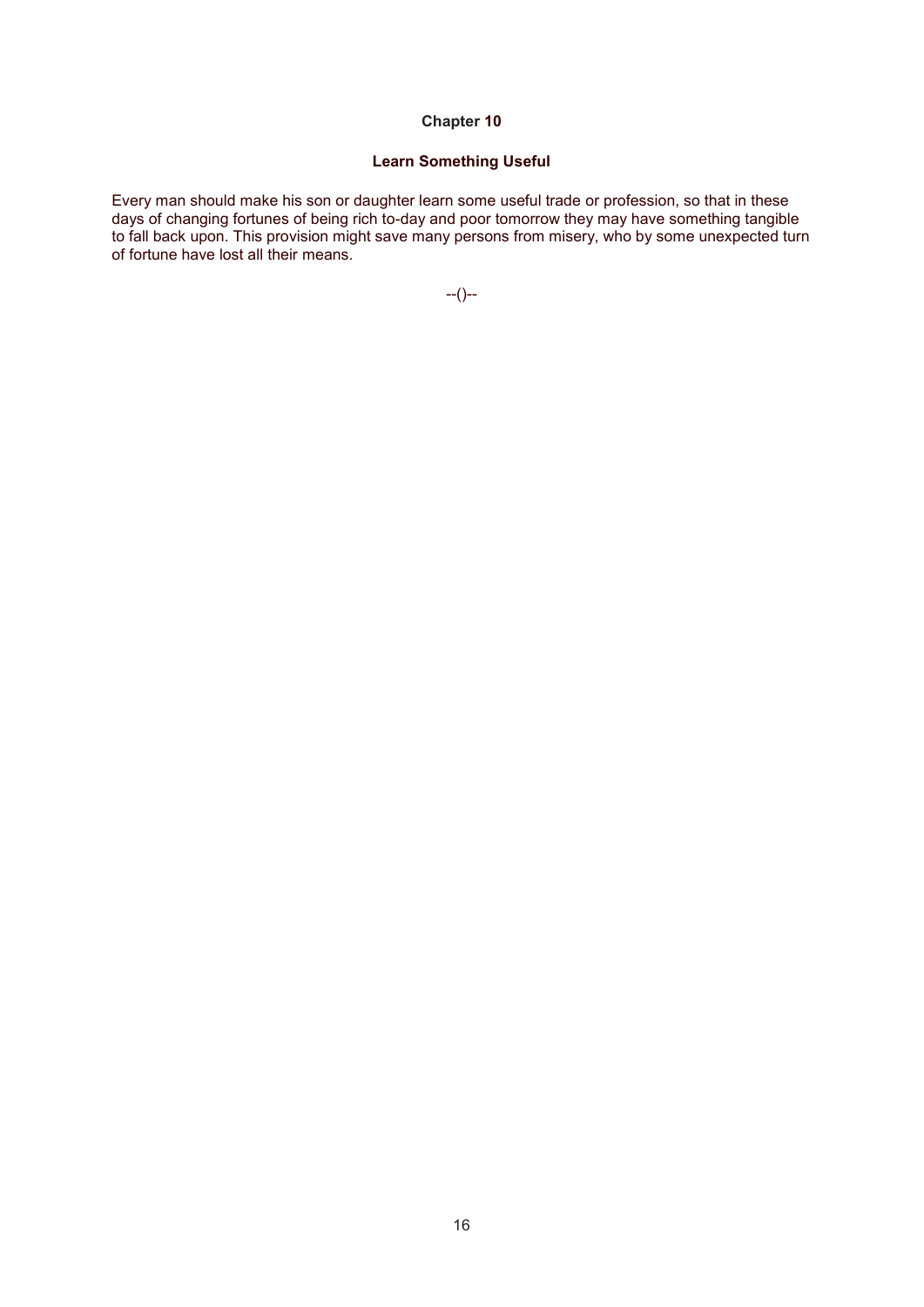## **Let Hope Predominate, But Be Not Too Visionary**

Many persons are always kept poor, because they are too visionary. Every project looks to them like certain success, and therefore they keep changing from one business to another, always in hot water, always "under the harrow." The plan of "counting the chickens before they are hatched" is an error of ancient date, but it does not seem to improve by age.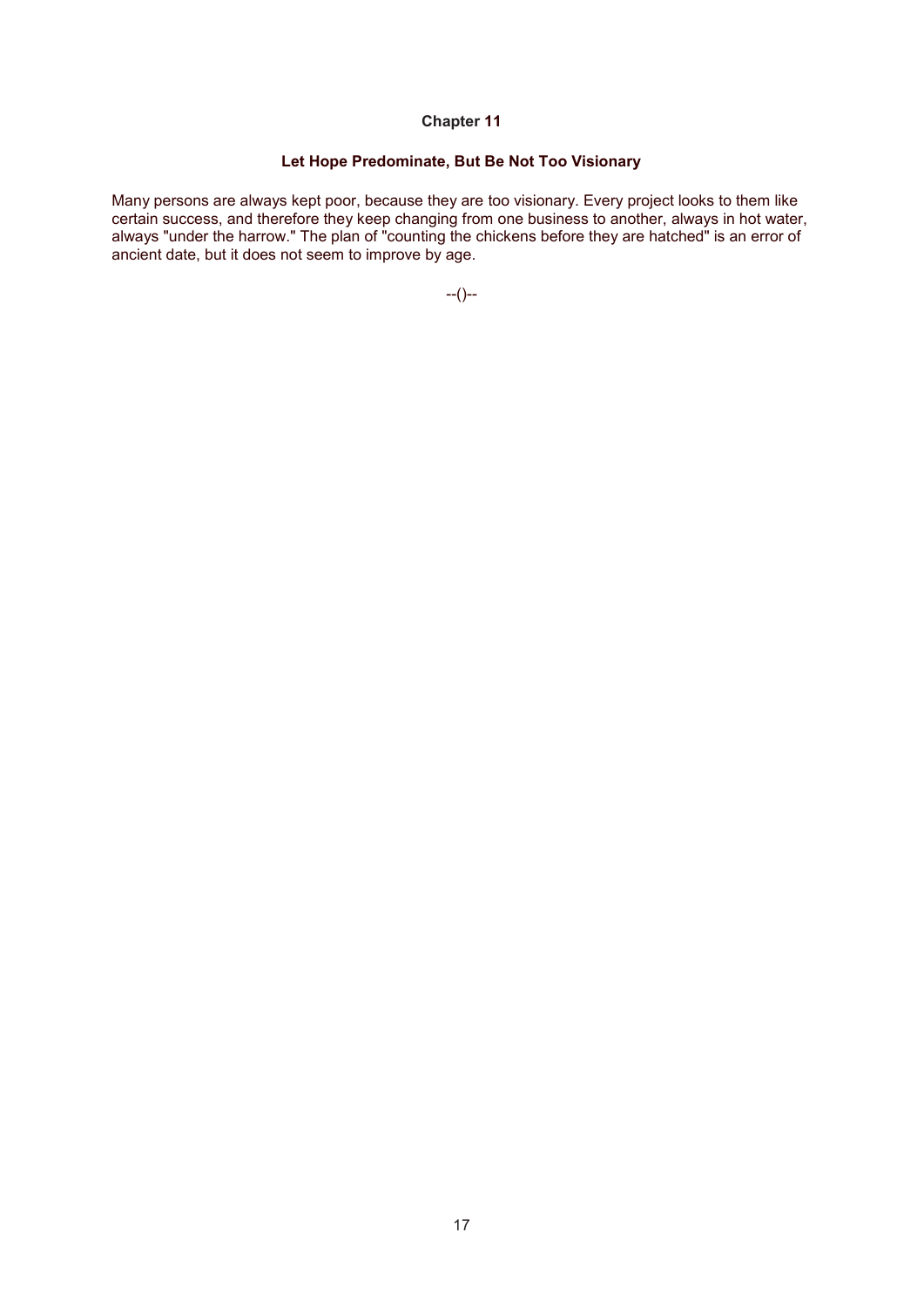## **Do Not Scatter Your Powers**

Engage in one kind of business only, and stick to it faithfully until you succeed, or until your experience shows that you should abandon it. A constant hammering on one nail will generally drive it home at last, so that it can be clinched. When a man's undivided attention is centered on one object, his mind will constantly be suggesting improvements of value, which would escape him if his brain was occupied by a dozen different subjects at once. Many a fortune has slipped through a man's fingers because he was engaged in too many occupations at a time. There is good sense in the old caution against having too many irons in the fire at once.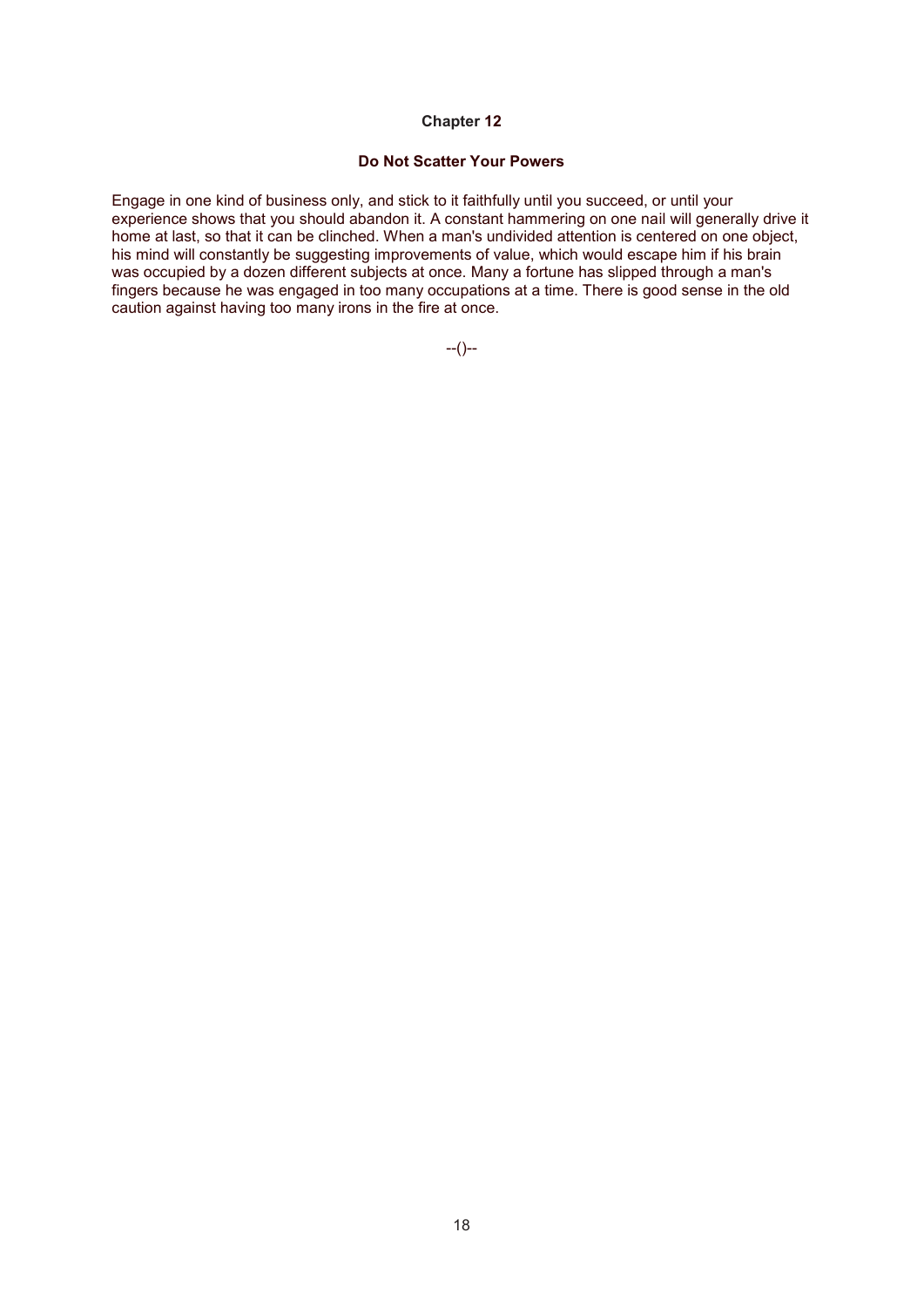## **Be Systematic**

Men should be systematic in their business. A person who does business by rule, having a time and place for everything, doing his work promptly, will accomplish twice as much and with half the trouble of him who does it carelessly and slipshod. By introducing system into all your transactions, doing one thing at a time, always meeting appointments with punctuality, you find leisure for pastime and recreation; whereas the man who only half does one thing, and then turns to something else, and half does that, will have his business at loose ends, and will never know when his day's work is done, for it never will be done. Of course, there is a limit to all these rules. We must try to preserve the happy medium, for there is such a thing as being too systematic. There are men and women, for instance, who put away things so carefully that they can never find them again. It is too much like the "red tape" formality at Washington, and Mr. Dickens' "Circumlocution Office,"--all theory and no result.

When the "Astor House" was first started in New York city, it was undoubtedly the best hotel in the country. The proprietors had learned a good deal in Europe regarding hotels, and the landlords were proud of the rigid system which pervaded every department of their great establishment. When twelve o'clock at night had arrived, and there were a number of guests around, one of the proprietors would say, "Touch that bell, John;" and in two minutes sixty servants, with a water-bucket in each hand, would present themselves in the hall. "This," said the landlord, addressing his guests, "is our fire-bell; it will show you we are quite safe here; we do everything systematically." This was before the Croton water was introduced into the city. But they sometimes carried their system too far. On one occasion, when the hotel was thronged with guests, one of the waiters was suddenly indisposed, and although there were fifty waiters in the hotel, the landlord thought he must have his full complement, or his "system" would be interfered with. Just before dinner-time, he rushed down stairs and said, "There must be another waiter, I am one waiter short, what can I do?" He happened to see "Boots," the Irishman. "Pat," said he, "wash your hands and face; take that white apron and come into the diningroom in five minutes." Presently Pat appeared as required, and the proprietor said: "Now Pat, you must stand behind these two chairs, and wait on the gentlemen who will occupy them; did you ever act as a waiter?"

"I know all about it, sure, but I never did it."

Like the Irish pilot, on one occasion when the captain, thinking he was considerably out of his course, asked, "Are you certain you understand what you are doing?"

Pat replied, "Sure and I knows every rock in the channel."

That moment, "bang" thumped the vessel against a rock.

"Ah! be-jabers, and that is one of 'em," continued the pilot. But to return to the dining-room. "Pat," said the landlord, "here we do everything systematically. You must first give the gentlemen each a plate of soup, and when they finish that, ask them what they will have next."

Pat replied, "Ah! an' I understand parfectly the vartues of shystem."

Very soon in came the guests. The plates of soup were placed before them. One of Pat's two gentlemen ate his soup; the other did not care for it. He said: "Waiter, take this plate away and bring me some fish." Pat looked at the untasted plate of soup, and remembering the instructions of the landlord in regard to "system," replied: "Not till ye have ate yer supe!"

Of course that was carrying "system" entirely too far.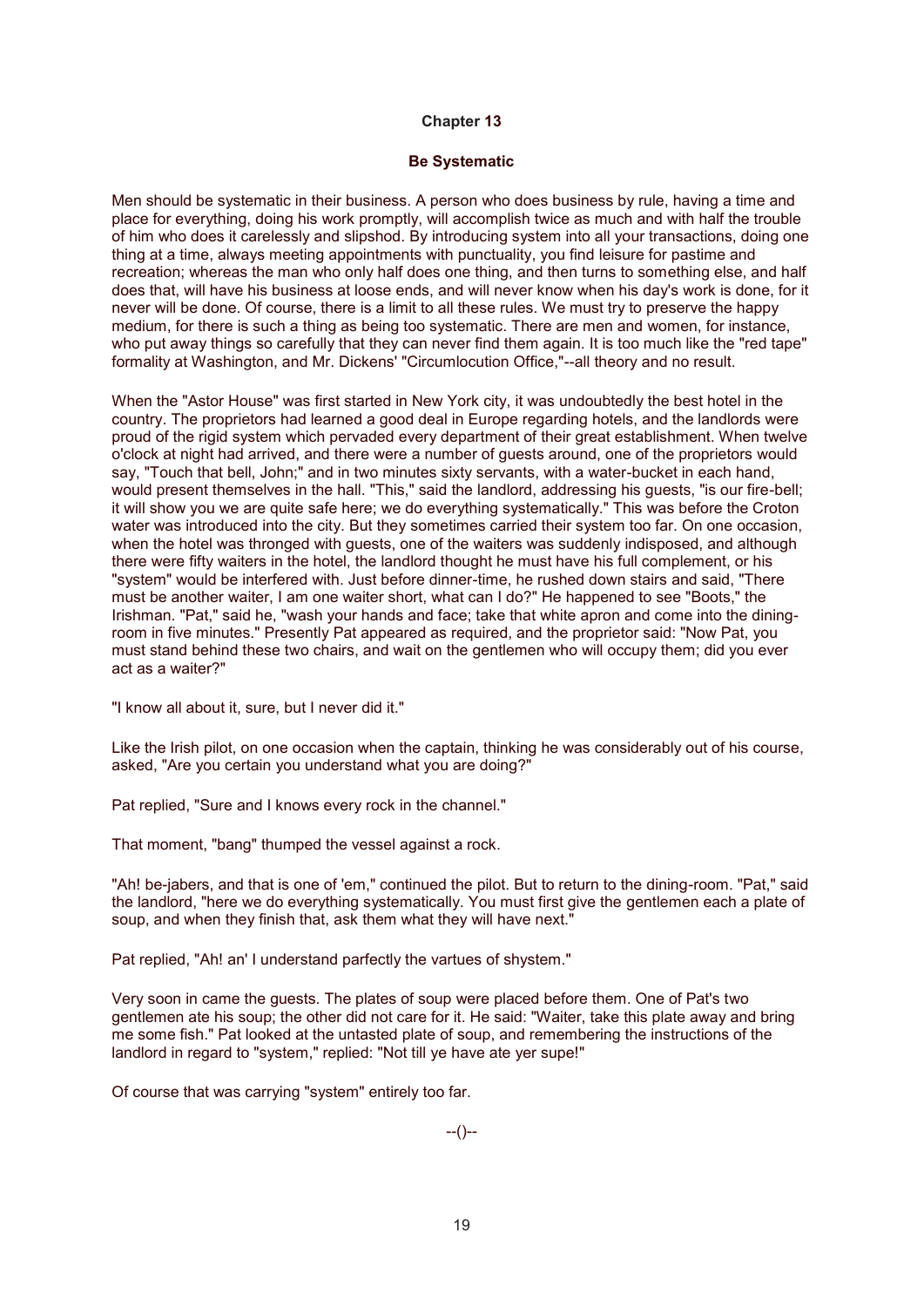## **Read The Newspapers**

Always take a trustworthy newspaper, and thus keep thoroughly posted in regard to the transactions of the world. He who is without a newspaper is cut off from his species. In these days of telegraphs and steam, many important inventions and improvements in every branch of trade are being made, and he who don't consult the newspapers will soon find himself and his business left out in the cold.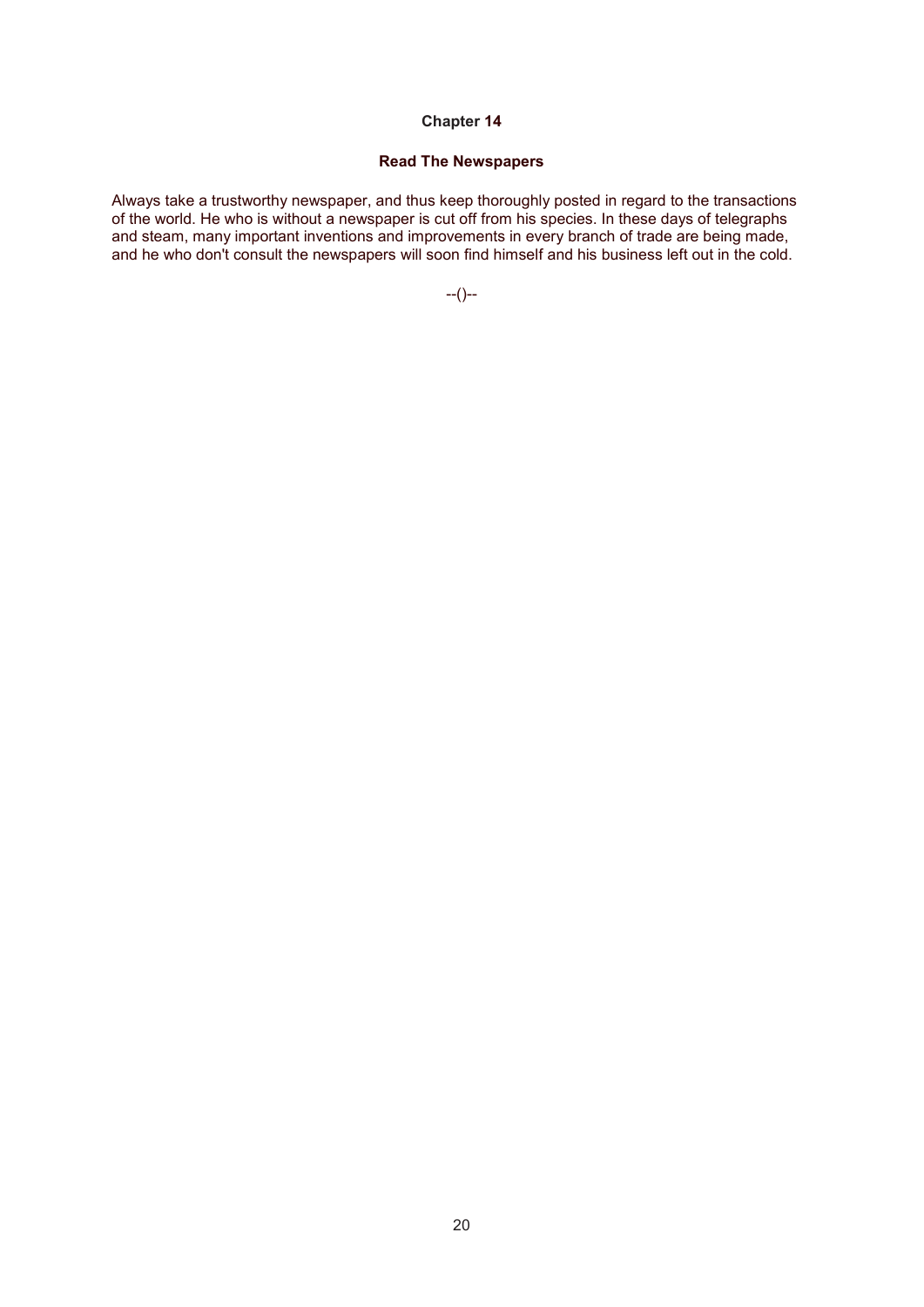## **Beware Of "Outside Operations"**

We sometimes see men who have obtained fortunes, suddenly become poor. In many cases, this arises from intemperance, and often from gaming, and other bad habits. Frequently it occurs because a man has been engaged in "outside operations," of some sort. When he gets rich in his legitimate business, he is told of a grand speculation where he can make a score of thousands. He is constantly flattered by his friends, who tell him that he is born lucky, that everything he touches turns into gold. Now if he forgets that his economical habits, his rectitude of conduct and a personal attention to a business which he understood, caused his success in life, he will listen to the siren voices. He says:

"I will put in twenty thousand dollars. I have been lucky, and my good luck will soon bring me back sixty thousand dollars."

A few days elapse and it is discovered he must put in ten thousand dollars more: soon after he is told "it is all right," but certain matters not foreseen, require an advance of twenty thousand dollars more, which will bring him a rich harvest; but before the time comes around to realize, the bubble bursts, he loses all he is possessed of, and then he learns what he ought to have known at the first, that however successful a man may be in his own business, if he turns from that and engages ill a business which he don't understand, he is like Samson when shorn of his locks his strength has departed, and he becomes like other men.

If a man has plenty of money, he ought to invest something in everything that appears to promise success, and that will probably benefit mankind; but let the sums thus invested be moderate in amount, and never let a man foolishly jeopardize a fortune that he has earned in a legitimate way, by investing it in things in which he has had no experience.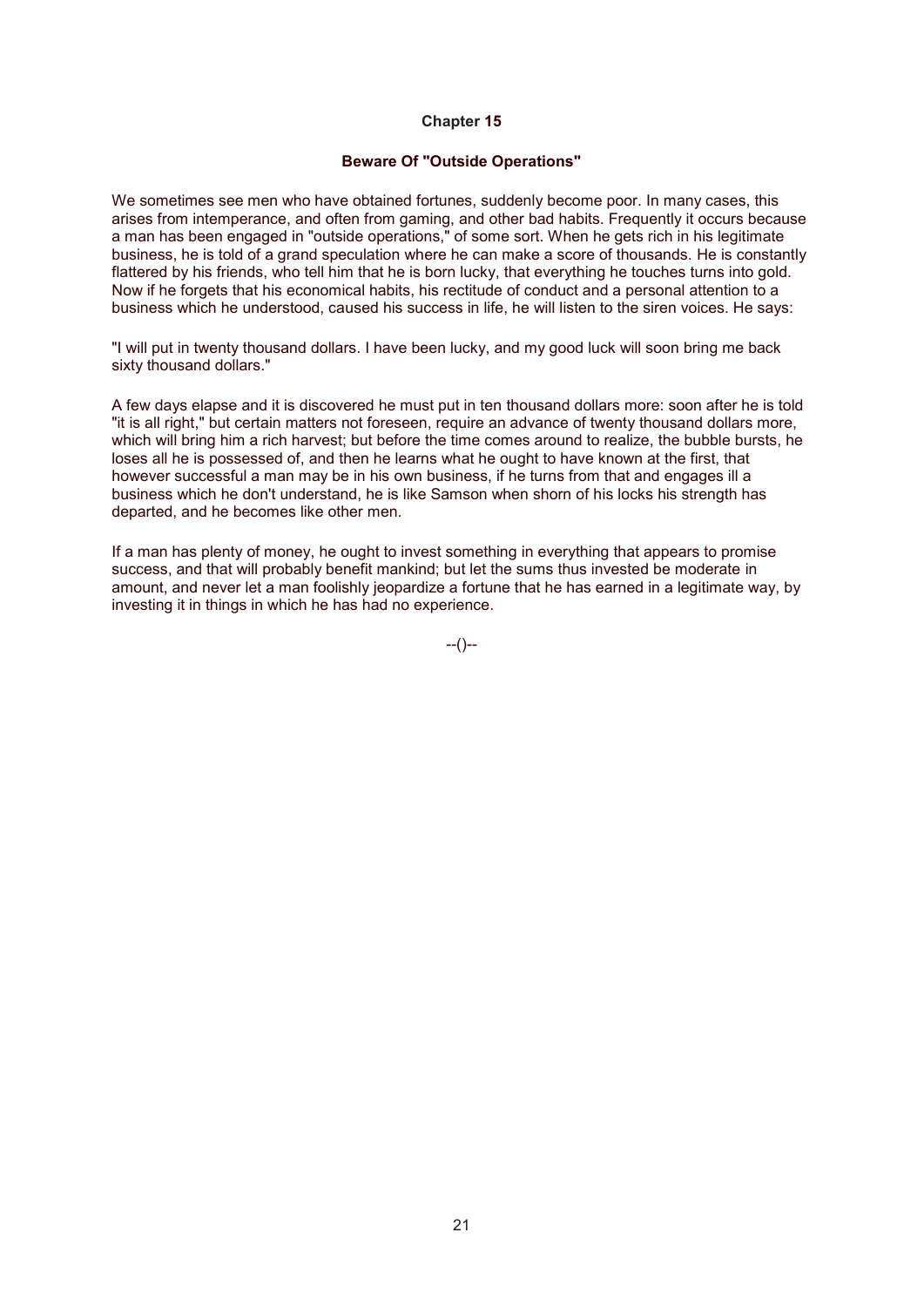## **Don't Indorse Without Security**

I hold that no man ought ever to indorse a note or become security, for any man, be it his father or brother, to a greater extent than he can afford to lose and care nothing about, without taking good security. Here is a man that is worth twenty thousand dollars; he is doing a thriving manufacturing or mercantile trade; you are retired and living on your money; he comes to you and says:

"You are aware that I am worth twenty thousand dollars, and don't owe a dollar; if I had five thousand dollars in cash, I could purchase a particular lot of goods and double my money in a couple of months; will you indorse my note for that amount?"

You reflect that he is worth twenty thousand dollars, and you incur no risk by endorsing his note; you like to accommodate him, and you lend your name without taking the precaution of getting security. Shortly after, he shows you the note with your endorsement canceled, and tells you, probably truly, "that he made the profit that he expected by the operation," you reflect that you have done a good action, and the thought makes you feel happy. By and by, the same thing occurs again and you do it again; you have already fixed the impression in your mind that it is perfectly safe to indorse his notes without security.

But the trouble is, this man is getting money too easily. He has only to take your note to the bank, get it discounted and take the cash. He gets money for the time being without effort; without inconvenience to himself. Now mark the result. He sees a chance for speculation outside of his business. A temporary investment of only \$10,000 is required. It is sure to come back before a note at the bank would be due. He places a note for that amount before you. You sign it almost mechanically. Being firmly convinced that your friend is responsible and trustworthy; you indorse his notes as a "matter of course."

Unfortunately the speculation does not come to a head quite so soon as was expected, and another \$10,000 note must be discounted to take up the last one when due. Before this note matures the speculation has proved an utter failure and all the money is lost. Does the loser tell his friend, the endorser, that he has lost half of his fortune? Not at all. He don't even mention that he has speculated at all. But he has got excited; the spirit of speculation has seized him; he sees others making large sums in this way (we seldom hear of the losers), and, like other speculators, he "looks for his money where he loses it." He tries again. endorsing notes has become chronic with you, and at every loss he gets your signature for whatever amount he wants. Finally you discover your friend has lost all of his property and all of yours. You are overwhelmed with astonishment and grief, and you say "it is a hard thing; my friend here has ruined me," but, you should add, "I have also ruined him." If you had said in the first place, "I will accommodate you, but I never indorse without taking ample security," he could not have gone beyond the length of his tether, and he would never have been tempted away from his legitimate business. It is a very dangerous thing, therefore, at any time, to let people get possession of money too easily; it tempts them to hazardous speculations, if nothing more. Solomon truly said "he that hateth suretiship is sure."

So with the young man starting in business; let him understand the value of money by earning it. When he does understand its value, then grease the wheels a little in helping him to start business, but remember, men who get money with too great facility cannot usually succeed. You must get the first dollars by hard knocks, and at some sacrifice, in order to appreciate the value of those dollars.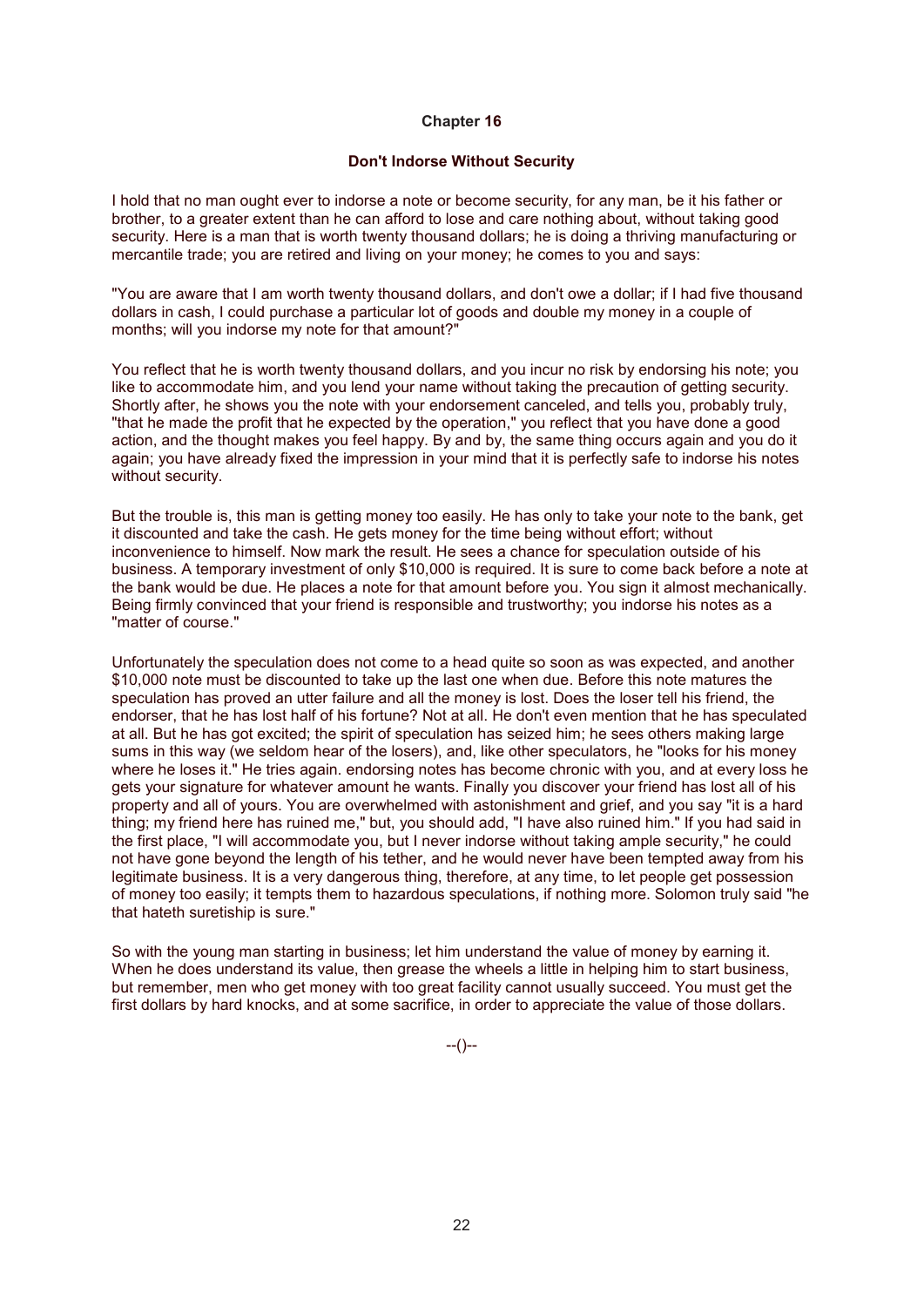## **Advertise Your Business**

We all depend, more or less, upon the public for our support. We all trade with the public--lawyers, doctors, shoemakers, artists, blacksmiths, showmen, opera stagers, railroad presidents, and college professors. Those who deal with the public must be careful that their goods are valuable; that they are genuine, and will give satisfaction. When you get an article which you know is going to please your customers, and that when they have tried it, they will feel they have got their money's worth, then let the fact be known that you have got it. Be careful to advertise it in some shape or other because it is evident that if a man has ever so good an article for sale, and nobody knows it, it will bring him no return. In a country like this, where nearly everybody reads, and where newspapers are issued and circulated in editions of five thousand to two hundred thousand, it would be very unwise if this channel was not taken advantage of to reach the public in advertising. A newspaper goes into the family, and is read by wife and children, as well as the head of the home; hence hundreds and thousands of people may read your advertisement, while you are attending to your routine business. Many, perhaps, read it while you are asleep. The whole philosophy of life is, first "sow," then "reap." That is the way the farmer does; he plants his potatoes and corn, and sows his grain, and then goes about something else, and the time comes when he reaps. But he never reaps first and sows afterwards. This principle applies to all kinds of business, and to nothing more eminently than to advertising. If a man has a genuine article, there is no way in which he can reap more advantageously than by "sowing" to the public in this way. He must, of course, have a really good article, and one which will please his customers; anything spurious will not succeed permanently because the public is wiser than many imagine. Men and women are selfish, and we all prefer purchasing where we can get the most for our money and we try to find out where we can most surely do so.

You may advertise a spurious article, and induce many people to call and buy it once, but they will denounce you as an impostor and swindler, and your business will gradually die out and leave you poor. This is right. Few people can safely depend upon chance custom. You all need to have your customers return and purchase again. A man said to me, "I have tried advertising and did not succeed; yet I have a good article."

I replied, "My friend, there may be exceptions to a general rule. But how do you advertise?"

"I put it in a weekly newspaper three times, and paid a dollar and a half for it." I replied: "Sir, advertising is like learning--'a little is a dangerous thing!'"

A French writer says that "The reader of a newspaper does not see the first mention of an ordinary advertisement; the second insertion he sees, but does not read; the third insertion he reads; the fourth insertion, he looks at the price; the fifth insertion, he speaks of it to his wife; the sixth insertion, he is ready to purchase, and the seventh insertion, he purchases." Your object in advertising is to make the public understand what you have got to sell, and if you have not the pluck to keep advertising, until you have imparted that information, all the money you have spent is lost. You are like the fellow who told the gentleman if he would give him ten cents it would save him a dollar. "How can I help you so much with so small a sum?" asked the gentleman in surprise. "I started out this morning (hiccuped the fellow) with the full determination to get drunk, and I have spent my only dollar to accomplish the object, and it has not quite done it. Ten cents worth more of whiskey would just do it, and in this manner I should save the dollar already expended."

So a man who advertises at all must keep it up until the public know who and what he is, and what his business is, or else the money invested in advertising is lost.

Some men have a peculiar genius for writing a striking advertisement, one that will arrest the attention of the reader at first sight. This fact, of course, gives the advertiser a great advantage. Sometimes a man makes himself popular by an unique sign or a curious display in his window, recently I observed a swing sign extending over the sidewalk in front of a store, on which was the inscription in plain **letters**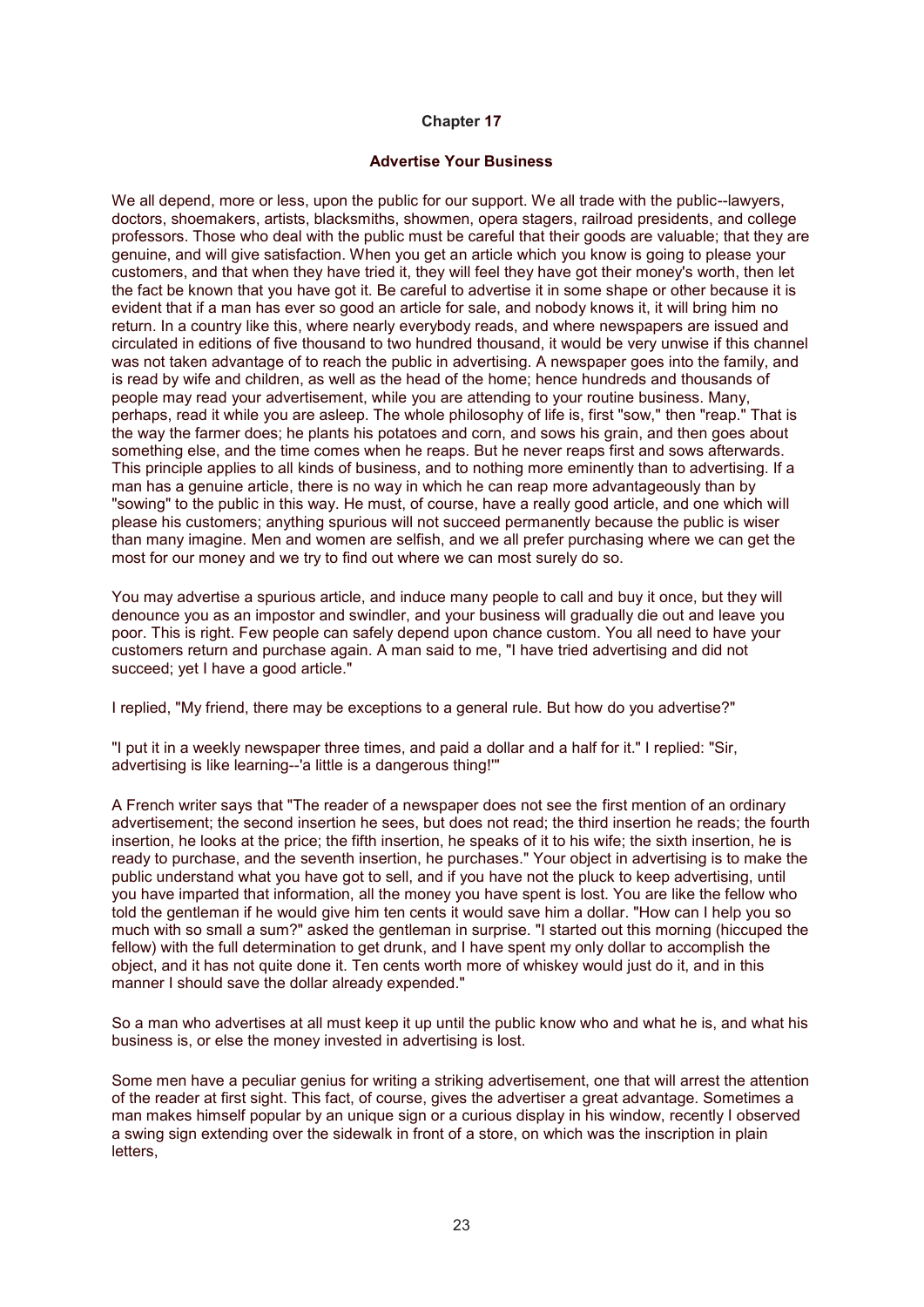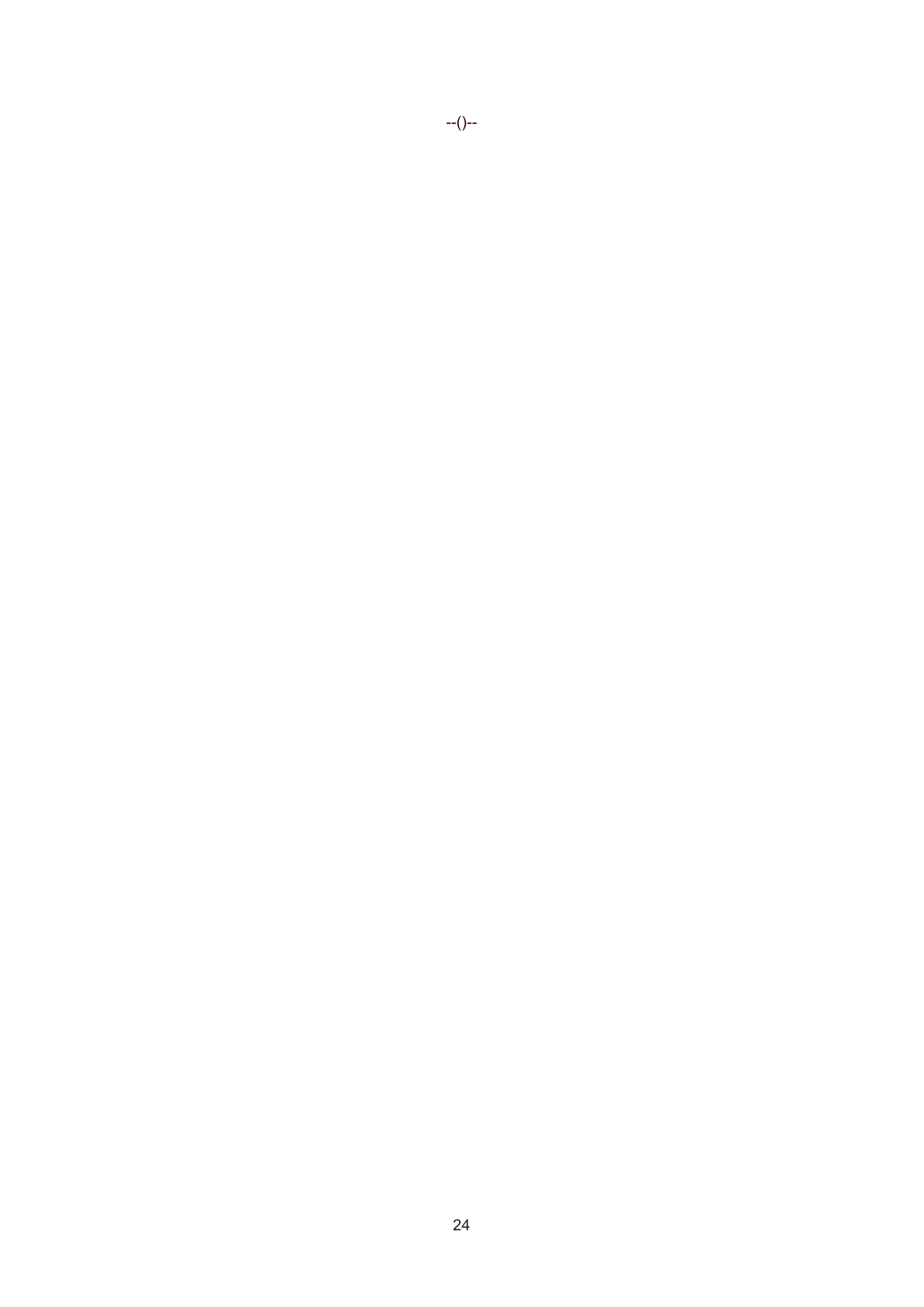## **"Don't Read The Other Side"**

Of course I did, and so did everybody else, and I learned that the man had made all independence by first attracting the public to his business in that way and then using his customers well afterwards.

Genin, the hatter, bought the first Jenny Lind ticket at auction for two hundred and twenty-five dollars, because he knew it would be a good advertisement for him. "Who is the bidder?" said the auctioneer, as he knocked down that ticket at Castle Garden. "Genin, the hatter," was the response. Here were thousands of people from the Fifth avenue, and from distant cities in the highest stations in life. "Who is 'Genin,' the hatter?" they exclaimed. They had never heard of him before. The next morning the newspapers and telegraph had circulated the facts from Maine to Texas, and from five to ten millions off people had read that the tickets sold at auction For Jenny Lind's first concert amounted to about twenty thousand dollars, and that a single ticket was sold at two hundred and twenty-five dollars, to "Genin, the hatter." Men throughout the country involuntarily took off their hats to see if they had a "Genin" hat on their heads. At a town in Iowa it was found that in the crowd around the post office, there was one man who had a "Genin" hat, and he showed it in triumph, although it was worn out and not worth two cents. "Why," one man exclaimed, "you have a real 'Genin' hat; what a lucky fellow you are." Another man said, "Hang on to that hat, it will be a valuable heir-loom in your family." Still another man in the crowd who seemed to envy the possessor of this good fortune, said, "Come, give us all a chance; put it up at auction!" He did so, and it was sold as a keepsake for nine dollars and fifty cents! What was the consequence to Mr. Genin? He sold ten thousand extra hats per annum, the first six years. Nine-tenths of the purchasers bought of him, probably, out of curiosity, and many of them, finding that he gave them an equivalent for their money, became his regular customers. This novel advertisement first struck their attention, and then, as he made a good article, they came again.

Now I don't say that everybody should advertise as Mr. Genin did. But I say if a man has got goods for sale, and he don't advertise them in some way, the chances are that some day the sheriff will do it for him. Nor do I say that everybody must advertise in a newspaper, or indeed use "printers' ink" at all. On the contrary, although that article is indispensable in the majority of cases, yet doctors and clergymen, and sometimes lawyers and some others, can more effectually reach the public in some other manner. But it is obvious, they must be known in some way, else how could they be supported?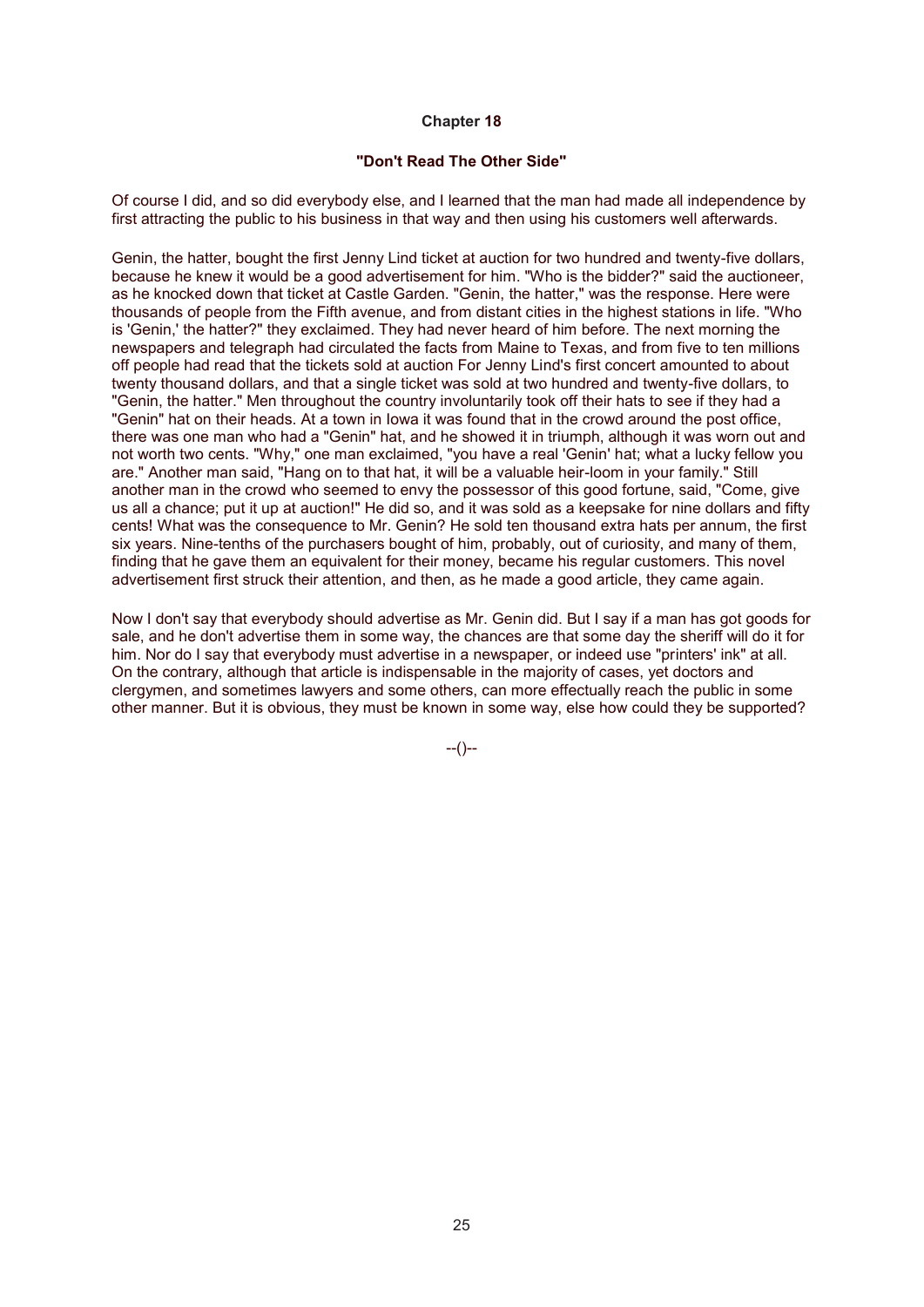## **Be Polite And Kind To Your Customers**

Politeness and civility are the best capital ever invested in business. Large stores, gilt signs, flaming advertisements, will all prove unavailing if you or your employees treat your patrons abruptly. The truth is, the more kind and liberal a man is, the more generous will be the patronage bestowed upon him. "Like begets like." The man who gives the greatest amount of goods of a corresponding quality for the least sum (still reserving for himself a profit) will generally succeed best in the long run. This brings us to the golden rule, "As ye would that men should do to you, do ye also to them" and they will do better by you than if you always treated them as if you wanted to get the most you could out of them for the least return. Men who drive sharp bargains with their customers, acting as if they never expected to see them again, will not be mistaken. They will never see them again as customers. People don't like to pay and get kicked also.

One of the ushers in my Museum once told me he intended to whip a man who was in the lectureroom as soon as he came out.

"What for?" I inquired.

"Because he said I was no gentleman," replied the usher.

"Never mind," I replied, "he pays for that, and you will not convince him you are a gentleman by whipping him. I cannot afford to lose a customer. If you whip him, he will never visit the Museum again, and he will induce friends to go with him to other places of amusement instead of this, and thus you see, I should be a serious loser."

"But he insulted me," muttered the usher.

"Exactly," I replied, "and if he owned the Museum, and you had paid him for the privilege of visiting it, and he had then insulted you, there might be some reason in your resenting it, but in this instance he is the man who pays, while we receive, and you must, therefore, put up with his bad manners."

My usher laughingly remarked, that this was undoubtedly the true policy; but he added that he should not object to an increase of salary if he was expected to be abused in order to promote my interest.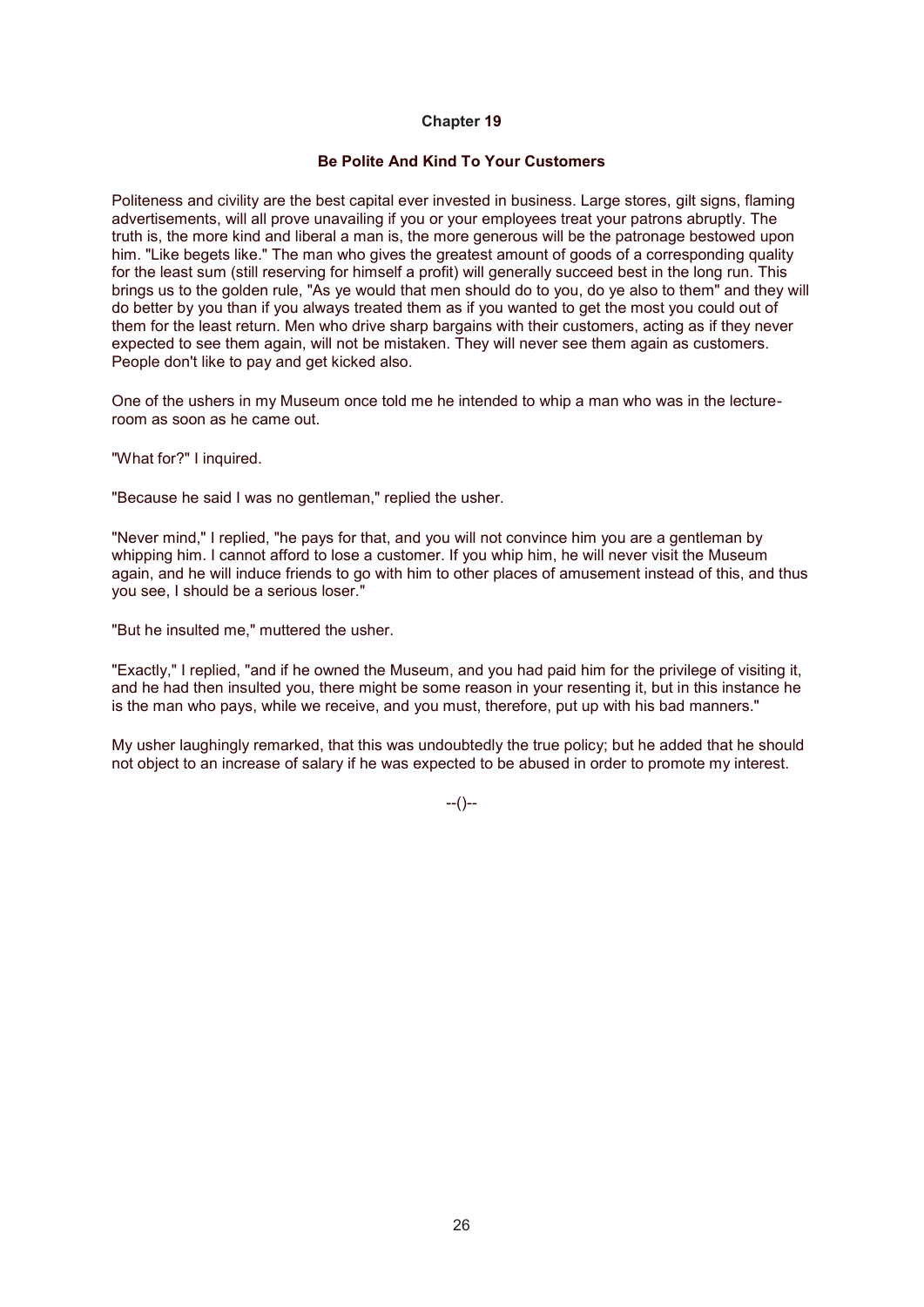## **Be Charitable**

Of course men should be charitable, because it is a duty and a pleasure. But even as a matter of policy, if you possess no higher incentive, you will find that the liberal man will command patronage, while the sordid, uncharitable miser will be avoided.

Solomon says: "There is that scattereth and yet increaseth; and there is that withholdeth more than meet, but it tendeth to poverty." Of course the only true charity is that which is from the heart.

The best kind of charity is to help those who are willing to help themselves. Promiscuous almsgiving, without inquiring into the worthiness of the applicant, is bad in every sense. But to search out and quietly assist those who are struggling for themselves, is the kind that "scattereth and yet increaseth." But don't fall into the idea that some persons practice, of giving a prayer instead of a potato, and a benediction instead of bread, to the hungry. It is easier to make Christians with full stomachs than empty.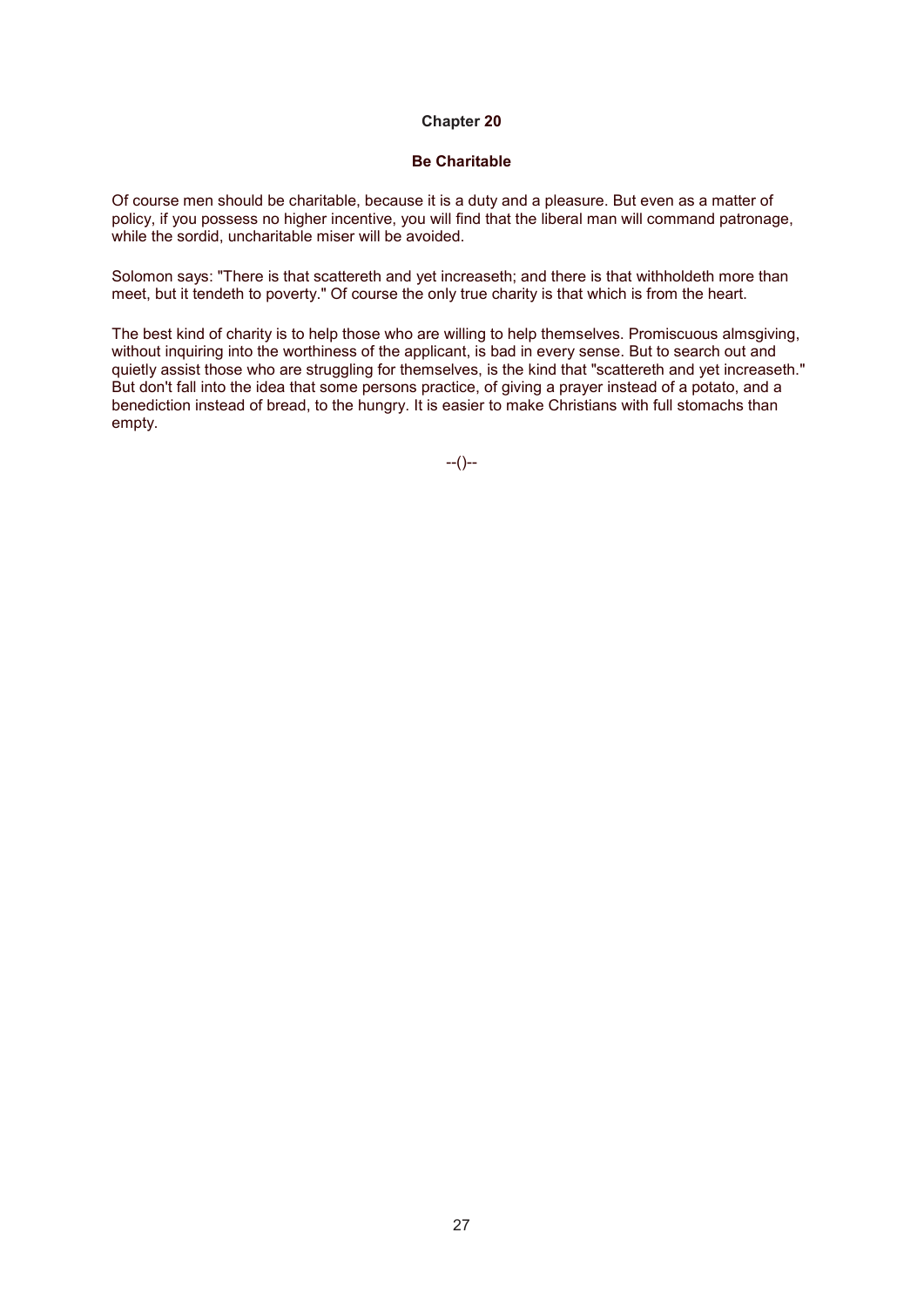## **Don't Blab**

Some men have a foolish habit of telling their business secrets. If they make money they like to tell their neighbors how it was done. Nothing is gained by this, and ofttimes much is lost. Say nothing about your profits, your hopes, your expectations, your intentions. And this should apply to letters as well as to conversation. Goethe makes Mephistophilles say: "Never write a letter nor destroy one." Business men must write letters, but they should be careful what they put in them. If you are losing money, be specially cautious and not tell of it, or you will lose your reputation.